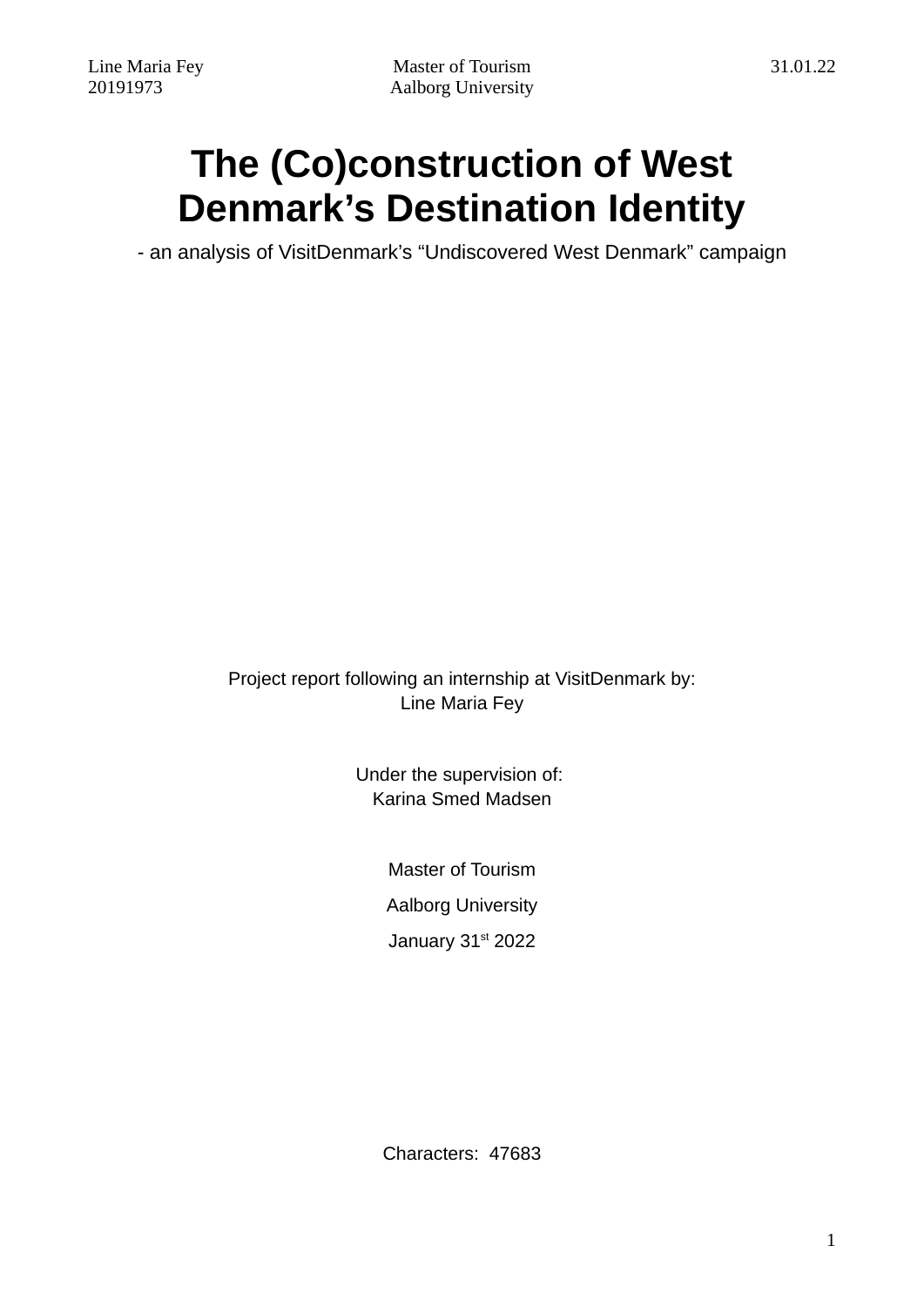## **Table of Contents**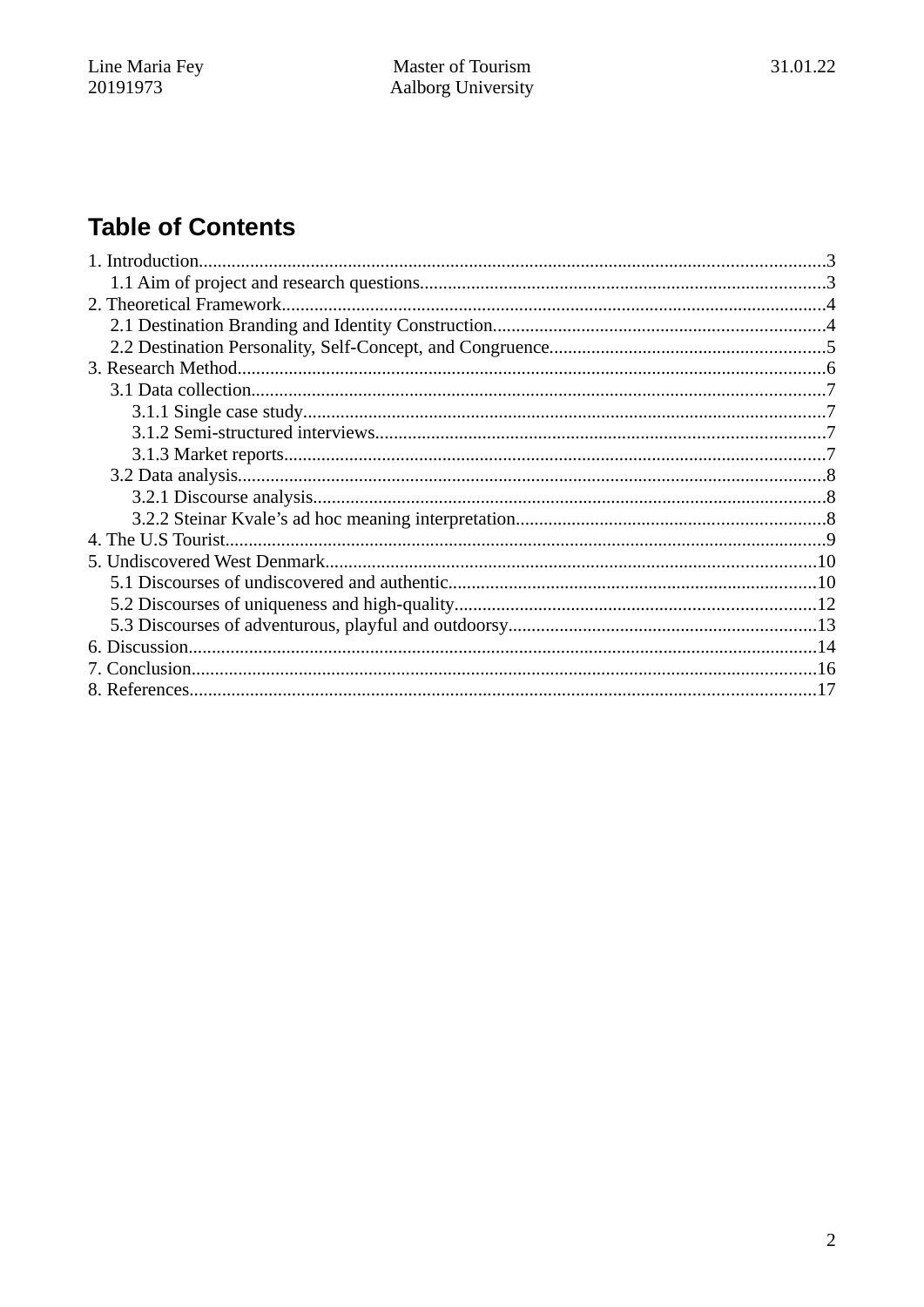## **1. Introduction**

As tourism is becoming one of the largest industries in the world, tourism destinations are increasingly competing with each other by "advertising their distinct charms; trying to carve out a unique niche that might attract the ''golden hordes" (Hallett & Kaplan-Weinger, 2010). To become the chosen one among many, destination marketing organizations (DMOs) are utilizing different branding strategies, which contributes in creating an appealing narrative surrounding the destination, a constructed identity, as stated by Hallett & Kaplan-Weinger: "the narrative of the destination is akin to a constructed identity for that destination" (Ibid., 120). Through the use of branding, DMO's are: "involved in a symbolic transformation of reality, remaking ordinary places, from New York to Iowa, into extraordinary tourist worlds" (Ibid.). Tourism marketing has, as the modern world has too, changed from being mainly traditional print media to being mainly digital media, and more than ever there's a need for strong and unique online marketing strategies. One of the platforms used by DMO's to execute these strategies is their official websites. Explicated by Hallet & Kaplan-Weinger, tourism websites do not only inform about a destination, it's attributes and sights, they also represent and mediate through the means of different discursive strategies and narratives, enabling potential tourists to virtually visit the destination, and get an idea of the destinations' identity before visiting (Ibid.).

Copenhagen is a very popular destination for U.S. tourists, while the rest of Denmark is still rather unknown (VisitDenm rk, 2020; Englund, 2022). The interest in Copenhagen has not managed to spread to the rest of Denmark, which also means, that the economic benefits U.S. tourists bring with them, have been limited to the confinements of the capital. Reflecting on this, the question one may be left with is; how do you go about creating more awareness for the rest of Denmark, and motivate U.S. tourists to venture outside the Copenhagen city lines? Dennis Englund, market manager for VisitDenmark US explains how they want U.S. tourists to stay longer, go further, and dig deeper into the culture of West Denmark (Englund, 2022). In the summer 2021 when I started my internship with VisitDenmark U.S., they were in the early stages of constructing a new campaign aiming to address exactly these matters – it was named "Undiscovered West Denmark".

### 1.1 Aim of project and research questions

The aim of this project is to identify and examine the constructed destination identity and personality of West Denmark promoted in VisitDenmark's new U.S. targeted campaign "Undiscovered West Denmark and further discuss congruence between the constructed destination identity and personality of West Denmark and U.S. tourists' values, interests and travel motivations. To help reach this aim two research questions were formulated:

- 1. How is West Denmark branded in the campaign's website materials? Which representations, traits, and values are promoted?
- 2. What characterizes U.S. tourists, what do they value, find interesting and what motivates them to travel to a particular destination?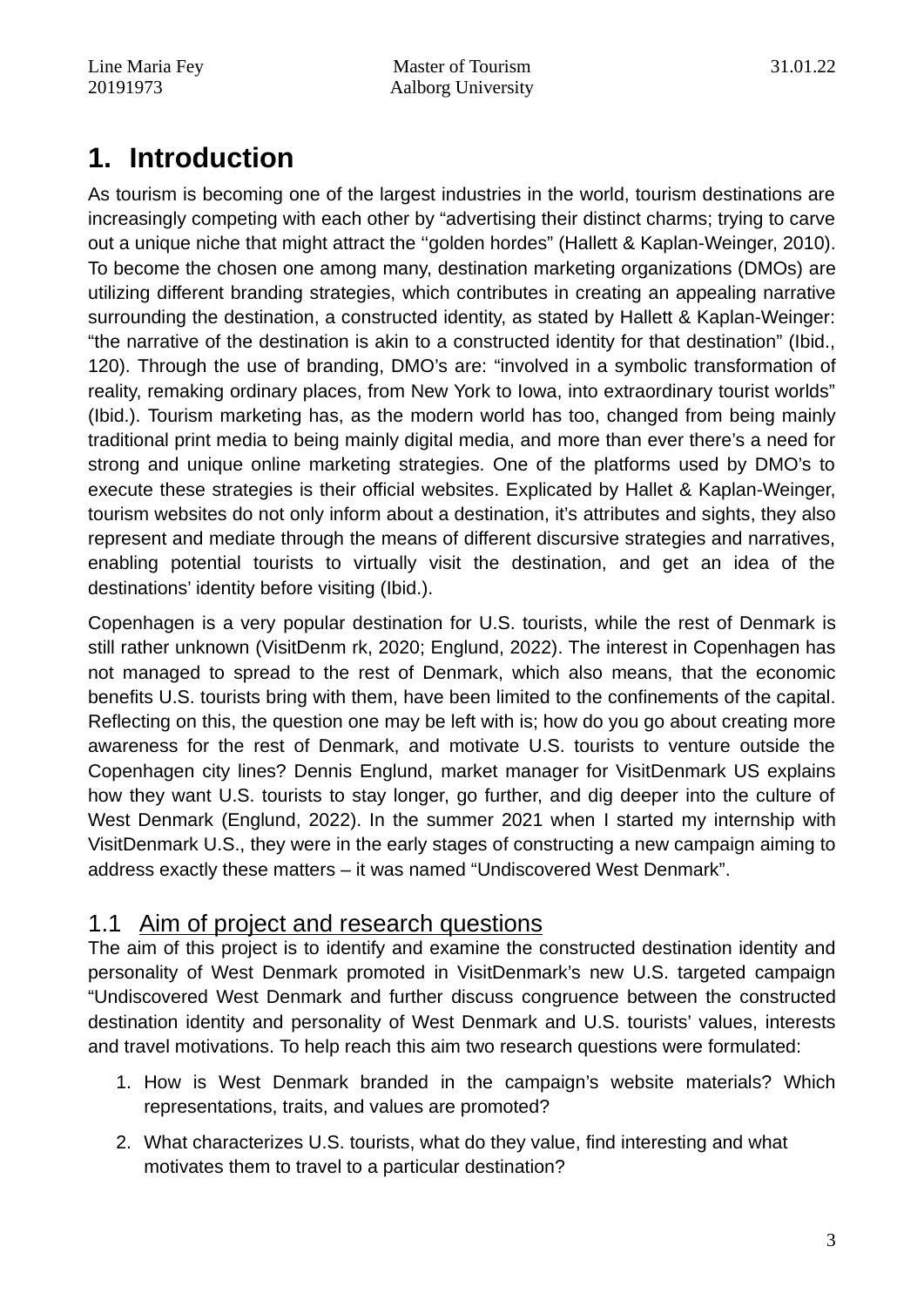## **2. Theoretical Framework**

### 2.1 Destination Branding and Identity Construction

Within our globalized world, traveling has become easier and more common than ever, and destinations are becoming highly substitutable (Ekinci & Hosany, 2006). As a result, competitiveness in the tourism industry has increased. In order to stand out, attract new tourists and maintain the loyalty of former visitors, destinations need to differentiate themselves through creating a unique destination brand, which can be defined as "a name, term, sign, symbol, or design, or a combination of them, intended to identify the goods or services of one seller or group of sellers and to differentiate them from those of competitors" (Kasapi & Cela, 2017). In the case of tourism, Campelo et al. (2014) highlights how: "a growing number of studies have theorized that destination brand should portray a distinctive and attractive image highlighting a place's core competences, identity, and culture" (Ibid.). Blain et al. (2005) however underline the complexity of a destination brand, how it is not merely confined to communicating specific competences and goods, it is also: "conveying the promise of a memorable travel experience that is uniquely associated with the destination" (Ibid). In order to obtain a unique and attractive brand, destinations need to have both a positive destination image and a strong destination identity. Pike explains how one must "consider a brand as representing an identity for the producer and an image for the consumer" (Pike, 2004, p. 74). A more concrete definition of brand identity i.e. destination identity is given by Wheeler et al. (2011): "brand identity relates to how brand owners want the destination to be perceived, encapsulating the features and beneficial attributes, as well as the symbolic, experiential, social, and emotional values [...]an effective brand identity establishes the destination's character and value proposition, conveys the character in a distinctive way, and delivers emotional power" (Ibid.). One commonly used, and very important, tool in constructing this identity is branding. DMO's are increasingly adopting branding strategies as a tool to brand their destinations, create awareness and increase the overall tourism influx to the destination (Upadhya, 2014) and furthermore: "to craft an identity which emphasises the uniqueness of their product" (Ekinci & Branding, 2003). One way of creating and communicating a destinations' identity is through online branding, more specifically for DMO's, through their official websites and social media platforms. Websites and digital platforms have become the most important and used destination marketing tools by DMO's to carry out branding strategies and mediate the construction of a destination's identity (George & Anandkumar, 2014; Hallett & Kaplan-Weinger, 2010). Especially discourses, which can be understood as "different 'ways of representing a part of the world from a particular perspective" (de Bernardi, 2019), play an important role in constructing tourism destinations online. Hallett & Kaplan-Weinger (2010) have provided theoretical underpinnings and empirical evidence of the major concepts related to discourses in the tourism field. Their book show how online representations are integral to tourism and the tourist industry, as they allow interactions between tourists and destinations to take place long before tourists physically go there (Ibid). They explains how tourism websites uses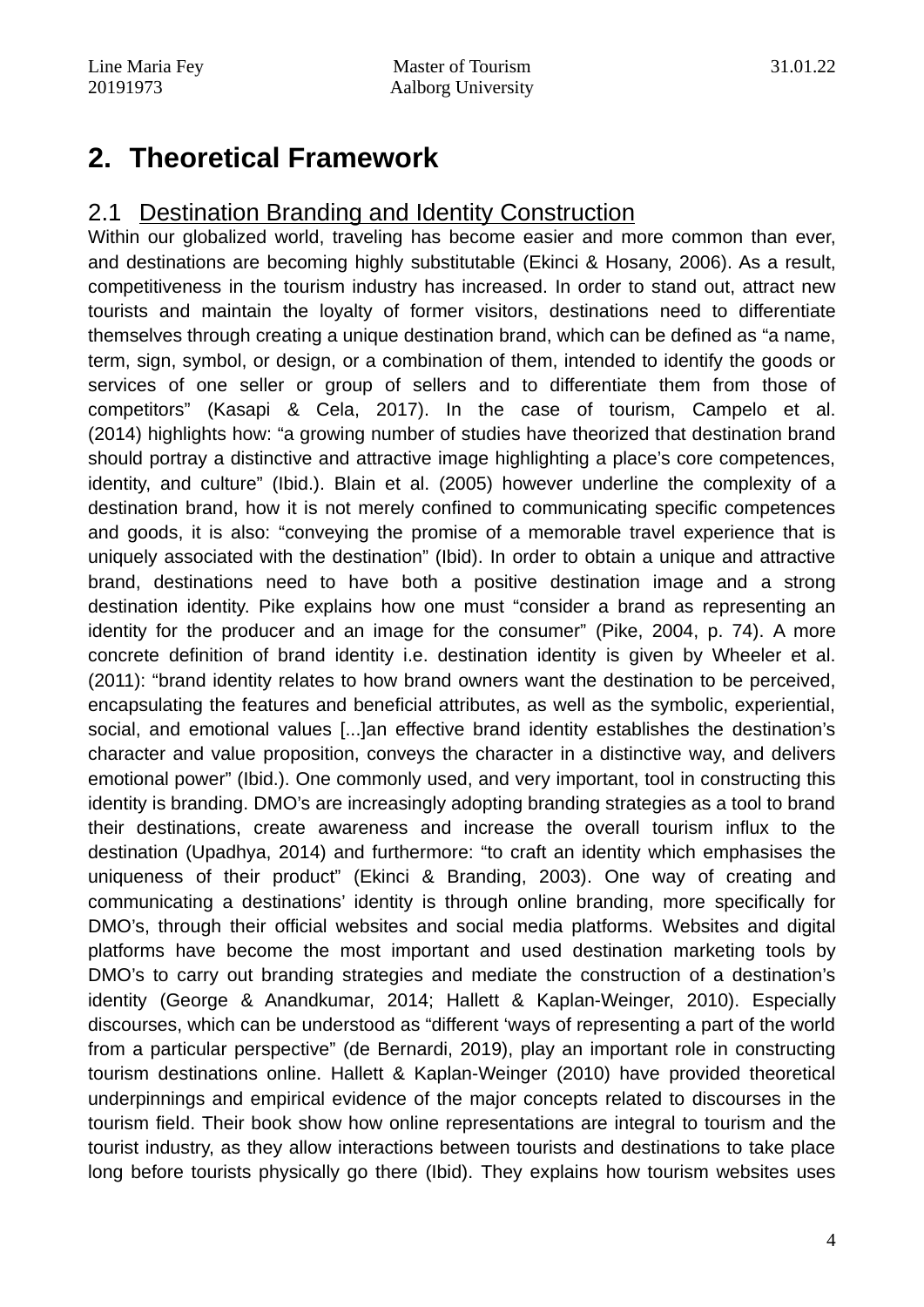Line Maria Fey Master of Tourism 31.01.22 20191973 Aalborg University

discourses to: "write and tell stories that position their nations as destinations and their users as tourists", they further state how website's texts: "play a major role in the construction and consumption of tourism locales" (Ibid.). Vuković Vojnović (2020) have, in their study of the use of discourses on tourism websites, described how there are some "key strategic markers that are expected in promotional tourism campaigns" (Ibid.), these commonly include the elements of: "authenticity, cultural and social identity of a destination, novelty experience, and elements of play or adventure, as well as mythical or magical elements" (Ibid.).

### 2.2 Destination Personality, Self-Concept, and Congruence

According to Aaker (1997) consumers often imbue brands with human-like personality traits. Kim & Lehto (2013) further explain: just as people are described in terms of their perceived personalities, brands can also be described in terms of perceived human characteristics, known as brand personality" (Ibid.). As stated by Ekinci & Hosany (2006), brand personality can also be attributed to destinations: "tourism destinations are rich in terms of symbolic values and personality traits" (Ibid.). They express how it is a very effective branding tool used by DMO's to build strong and unique destination identities, that can differentiate themselves from others, creating competitive advantage (Ibid.). Examples of distinctive brand personalities could for instance be how Paris is considered to be romantic and sophisticated, while South Africa is described as rugged and tough (Kim & Lehto, 2013). The most common instrument in measuring brand personality is Aaker's (1997) Brand Personality Scale, which consists of five dimensions: sincerity, excitement, competence, sophistication, and ruggedness. Even though a strong destination personality can result in an increase in visitors interest in the destination and a more positive attitude towards it (Kim & Lehto, 2013), the personality of a destination is not the only aspect that influences tourist's choices. Bekk et al. (2016) have explained how: "not only the personality of a destination, but also the personality of the tourists themselves influences their attitudes and travel behavior" (Ibid.) In a marketing context, self-concept can be understood as the way a consumer thinks and feels about themselves, their selfdescribed values (Yang et al., 2020). Self-concept is intertwined with the concept of selfcongruity, which explains the correlation between the symbolic value of products and consumer motivation and buying choices: "consumers view their preferred products as an extension of themselves, and therefore their purchasing behavior is motivated by the symbolic value of the product" (Ekinci & Hosany, 2006). These concepts are also applicable in the world of tourism, as tourist decisions and visit intentions often are based on whether or not a destination's identity and image fits well with the lifestyle and desires of potential tourists. The concept of self-congruity could be translated into: "the outcome of a process of matching a tourist's self-concept to their image of the destination" (Murphy et al., 2007). Murphy et al. explain: "the greater the match between the image a tourist has of a destination, and their self-concept, the more likely it is that the tourist will have a favorable attitude toward that destination resulting in a visit" (Ibid.). In a study aiming to create a theoretical framework for the concept of destination personality and self-concept, Yang et al. (2020), discuss previous studies on the field. Their findings indicated that tourists often will have higher intentions to visit a destination if the destination personality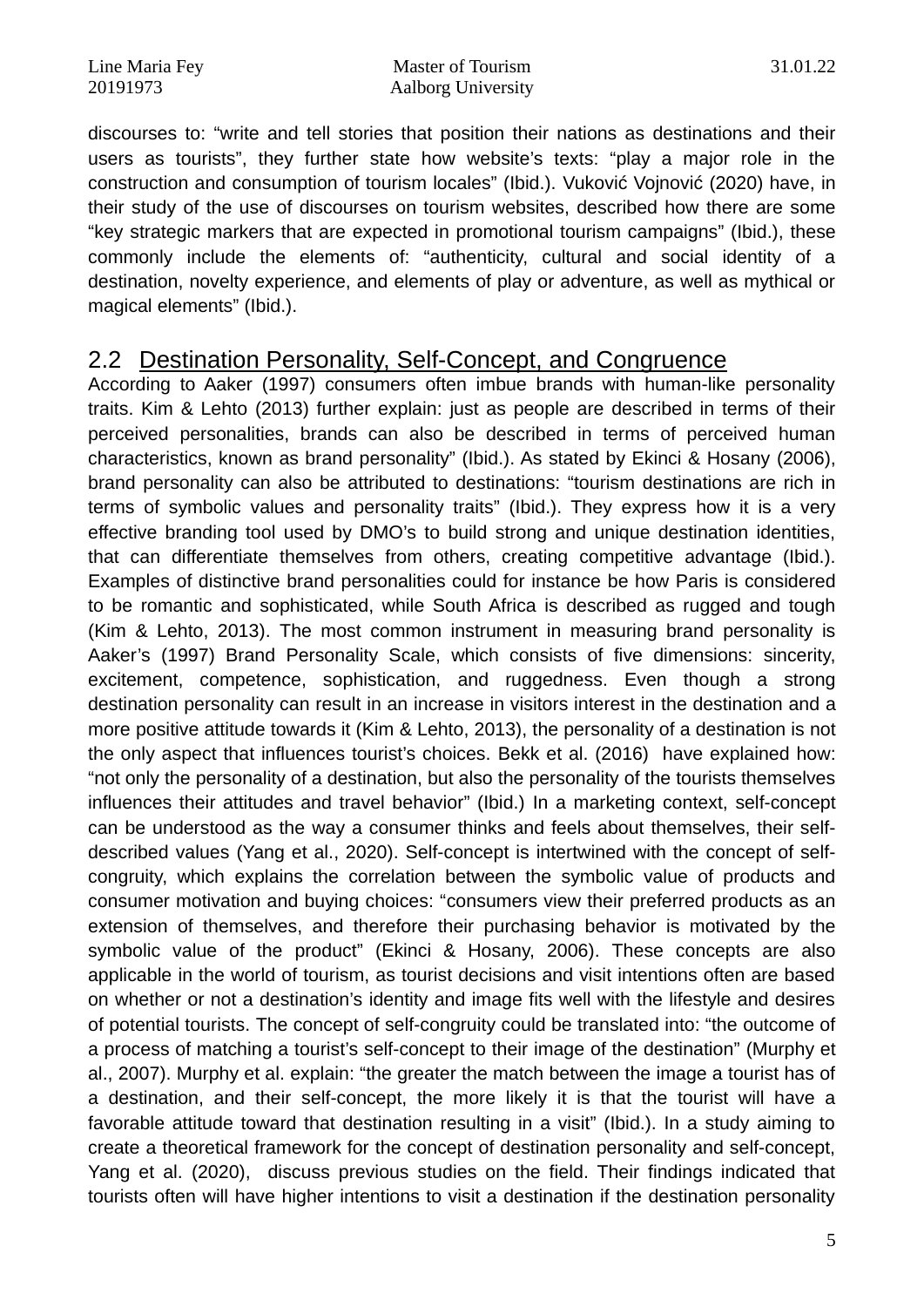is congruent with their own personality: "better congruence between self-concept and perceived destination personality may lead to higher probability for the destination to be revisited and recommended" (Ibid.).

In bringing this chapter to a close, it's important to acknowledge that unlike most product brands, a destination brand cannot be manufactured in the same way. Destinations are already established "products", defined by their culture, identity, history, citizens, environments, and values, thus, the branding strategies carried out by DMOs are only one part of a whole. Likewise, the perceived image tourists have of a destination can be influenced and changed by many factors. One single organization cannot control the overall image of a destination, as other influences e.g. political, societal or crisis situations have strong impact as well (Kasapi & Cela, 2017). A destinations personality can be conveyed through branding strategies, however DMO's cannot control how tourists will perceived them: "consumers may interpret the destination's communicated messages through the prism of their own perceptions and thus may respond differently to a brand message than was intended" (Kim & Lehto, 2013).

## **3. Research Method**

This study is exploratory, as it is: "investigating a problem that has not been studied or thoroughly investigated in the past" (Scheyvens & Biddulph, 2018) i.e. VisitDenmark's new campaign "Undiscovered West Denmark". It seeks to explore and discuss the complex subject with the aim of gaining more knowledge about a current phenomenon (Ibid.). It will moreover take a constructivist approach, as it is conducted almost exclusively through qualitative research methods, where reality is interpreted through a sense making process (Kivunja & Kuyini, 2017). As I have been deeply involved in the analysis and interpretation of the collected empirical data, this study also take a subjectivist epistemological position, in accordance with the constructivist approach (Ibid.). In line with the constructivist research approach and the use of qualitative methods, the hermeneutic spiral have been implemented, where the researcher is a part of the research process (Butler, 1998) to reach a deeper understanding of the phenomenon. It supports how subjective interpretations can be used to gain in-depth knowledge (Guba & Lincoln, 1994), through revisiting data and theory consistently. As the aim of this study is to examine and discuss how a DMO has constructed a destination's identity and personality through textual data, observation and interpretation of social constructs took place, which emphasize the usefulness of this research approach. As stated by Butler (1998): "social action and situations can also be understood and read as texts; hence, hermeneutic philosophy and theory may be employed in the social sciences to examine, describe and understand social phenomena". These approaches are based on the believe that there is multiple nature of reality, no one or absolute truth can be found. The interpretations in this research should thus be perceived as one of several truths, based on the researchers own meaning making of reality, where her own beliefs and background have an influence on the research findings (Bryman, 2015; Goulding, 1999).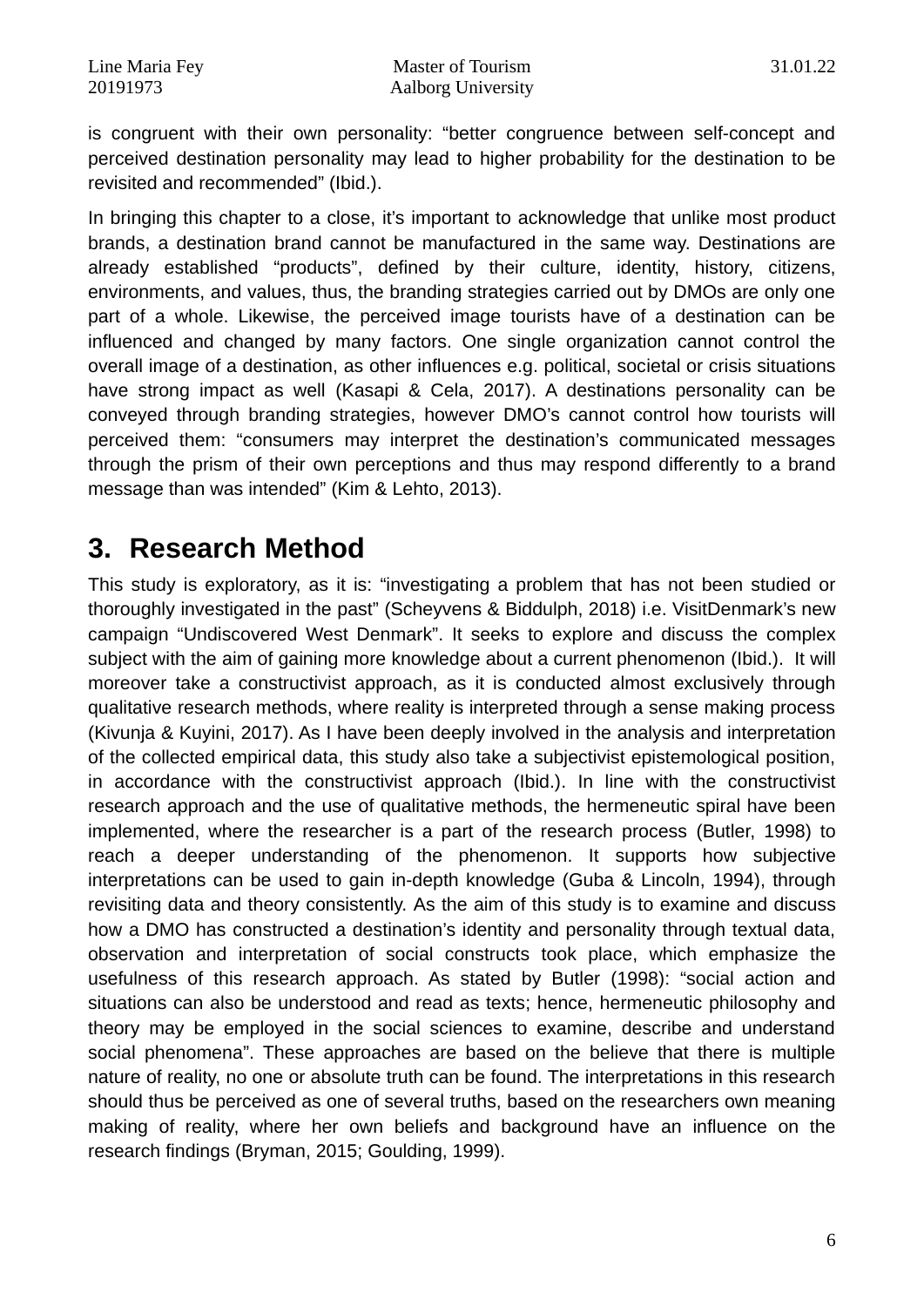### 3.1 Data collection

### *3.1.1 Single case study*

This project draws on a single case study of the DMO VisitDenmark, more specifically their new U.S. targeted campaign "Undiscovered West Denmark". The prime role of the US department of VisitDenmark is to promote and communicate Denmark to U.S. tourists. A case study approach was considered appropriate for this research as it wish to: "fulfill case/place-specific purposes in terms of a study's stated objectives or research questions, which are directly related to a site, organization, or locality under scrutiny" (Mills et al., 2010). Bryman (2016) describes how case studies are particularly relevant when it comes to exploring and gaining an in-depth knowledge on a specific real-world case, as this campaign arguably is. The campaign launched in November 2021, with the goal of getting more U.S. tourists to visit WD. Secondary data was collected from textual materials located on VisitDenmark's official website created specifically for the "Undiscovered West Denmark" campaign, as well as from four website articles that launched on KLM's website (KLM Passport, n.d.-c, n.d.-a, n.d.-b, n.d.-d), who were partnering in campaign. The KLM articles are written by VisitDenmark, and thus, like the landing page, they are an expression of how WD is being branded by VisitDenmark. The websites were selected since they all give insights into how VisitDenmark are constructing a destination identity and personality for WD as a tourist destination for U.S. tourists. VisitDenmark's landing page for the campaign is located on their Travel Trade page, but it is also the site consumers are being redirected to, when searching for West Denmark on the main consumer site. The chosen sections examined were the front page (VisitDenmark, n.d.-e), as well as as the four subsections "The active & outdoor wonders of West Denmark" (VisitDenmark, n.d.-a), "The foodie wonders of West Denmark" (VisitDenmark, n.d.-c), "The family wonders of West Denmark" (VisitDenmark, n.d.-b), "The wonders of West Denmark" (VisitDenmark, n.d.-d).

### *3.1.2 Semi-structured interviews*

In order to gain more in-depth knowledge on the U.S. tourists and on the branding of WD primary data was collected through the conduct of two semi-structured interviews with experts in the field. The market manager for VisitDenmark's US market Dennis Englund, and the marketing manager for VisitDenmark's US market, Helena Rudolph were interviewed. Qualitative interviews were chosen as a method, as you can gain a lot of information from relatively few participant, and further get personal and expert-knowledge on a subject. The interviews were performed based on Kvale's 7 stages for conducting interviews (Kvale, 2007). Both interviews were conducted in English through Microsoft Teams, and recorded with the knowledge and accept of both interviewees. The recordings will be deleted, once the project is handed in. The transcribed interviews can be found in the appendixes.

### *3.1.3 Market reports*

To provide key factors and statistics about U.S. tourists in Denmark, and further to characterize U.S. tourists, their interests, values and motivations, VisitDenmark's US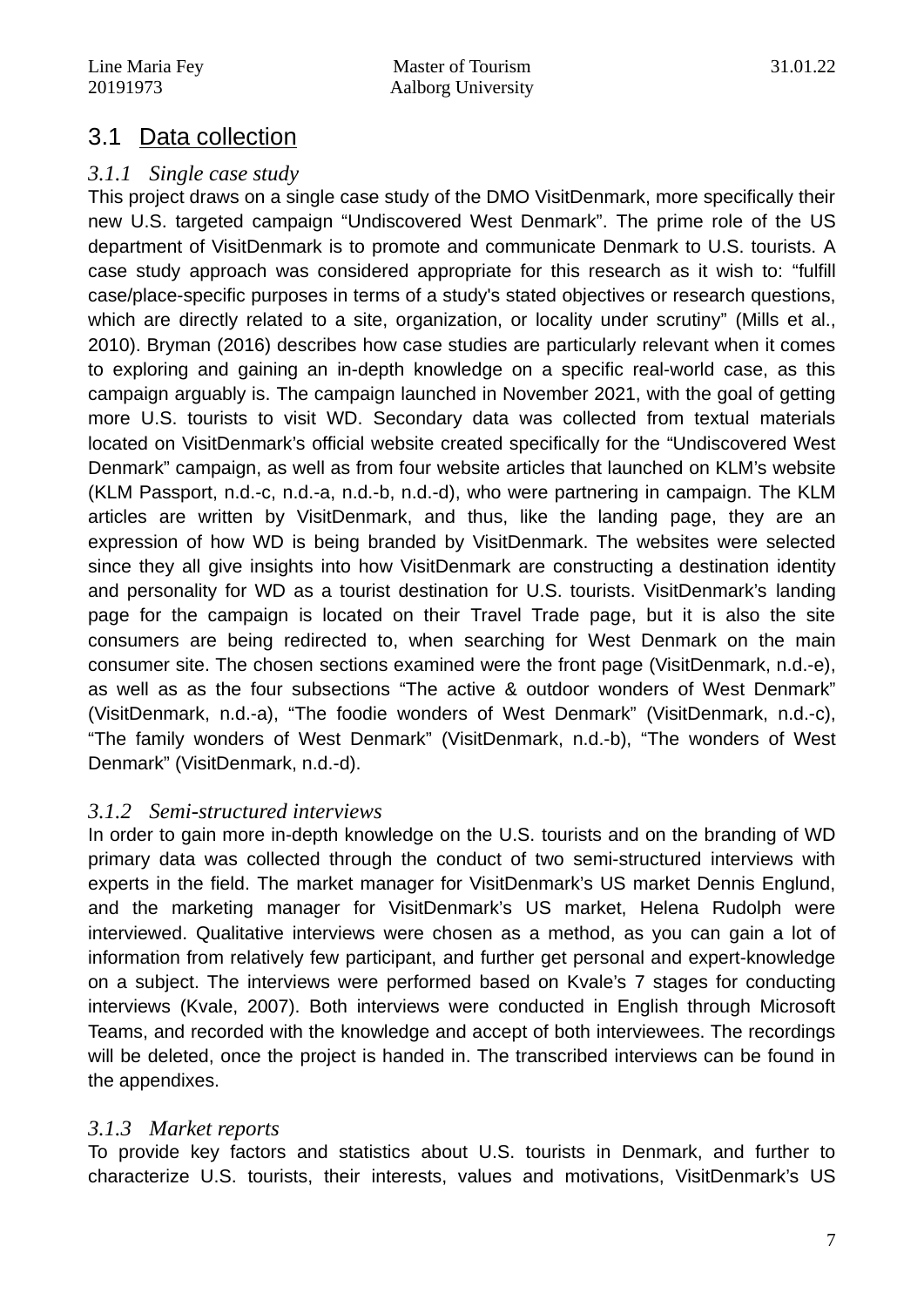Line Maria Fey Master of Tourism 31.01.22 20191973 Aalborg University

market report from 2020 (VisitDenmark, 2020) two reports from Expedia Group about U.S. tourists and travel trends for 2022 (Expedia Group, 2017, 2021) and one report from NIT (New Insights for Tourism) (NIT & Sonntag, 2020) was examined. To clarify, The NIT report "insights on the US tourism market for the Nordic destinations" is based on available data from 50 different reports, from the eight Nordic destinations. The overall data gathered from the market reports will be examined in order to present the most relevant knowledge gained from it in the chapter "the U.S. tourist", to be further used in the Discussion chapter.

### 3.2 Data analysis

### *3.2.1 Discourse analysis*

Discourse analysis is a qualitative method used for analyzing textual data, to understand the deeper and hidden meanings of a text, beyond specific words and sentences: "in utilizing a discourse analysis, a more nuanced reading of textual data will develop" (Hallett & Kaplan-Weinger, 2010). Discourses can be defined as "socially constructed knowledges of (some aspect of) reality developed in specific social contexts, and in ways which are appropriate to the interests of social actors in these contexts" (Hallett & Kaplan-Weinger, 2010). As this analysis wish to investigate how VisitDenmark has constructed and portrayed WD's destination identity and personality though website materials, it was considered highly applicable: "the discourse of tourism makes an especially valid source for the analysis of identity construction of both destinations and those whom they attempt to attract" (Jaworski & Pritchard, 2005). Discourse analysis on websites has also been conducted by tourism researcher to a large degree, e.g. (Krisjanous, 2016; Nekic, 2015; Pennington-Gray et al., 2011; Poonia & Chauhan, 2015; Sukma, 2021; Vuković Vojnović, 2020). Discourses can be studied from a range of methodological perspectives, the most narrow of them being a linguistic/textual view which will be the strategy employed in this analysis. When conducting a discourse analysis, real life, both social and cultural, context play an important role, as the textual data is not viewed as neutral elements of communication (Prichard & Morgan, 2000). The researcher will draw on Pritchard & Morgan's (2000) strategy for discourse analysis, where data is coded inductively to identify commonalities, followed by a categorization based on key discursive themes and patters of emphasis (Ibid.). This resulted in seven representational discursive themes, which were later grouped into three major categories.

### *3.2.2 Steinar Kvale's ad hoc meaning interpretation*

In order to gain relevant knowledge from the two semi-structured interviews, Steinar Kvale's meaning interpretation approach presented in his book "Doing Interviews" (Kvale, 2007) is applied. As described by Kvale: "The interpretation of the meaning of interview texts goes beyond a structuring of the manifest meanings of what is said to deeper and more critical interpretations of the text […] the interpreter goes beyond what is directly said to work out structures and relations of meaning not immediately apparent in a text" (Kvale, 2011, p. 8). The interviews were analyzed with the intent of highlighting the most relevant quotes and words stated, and locate the themes behind them, also with a strong focus on the context they are in, which means reading between the lines. The findings will be used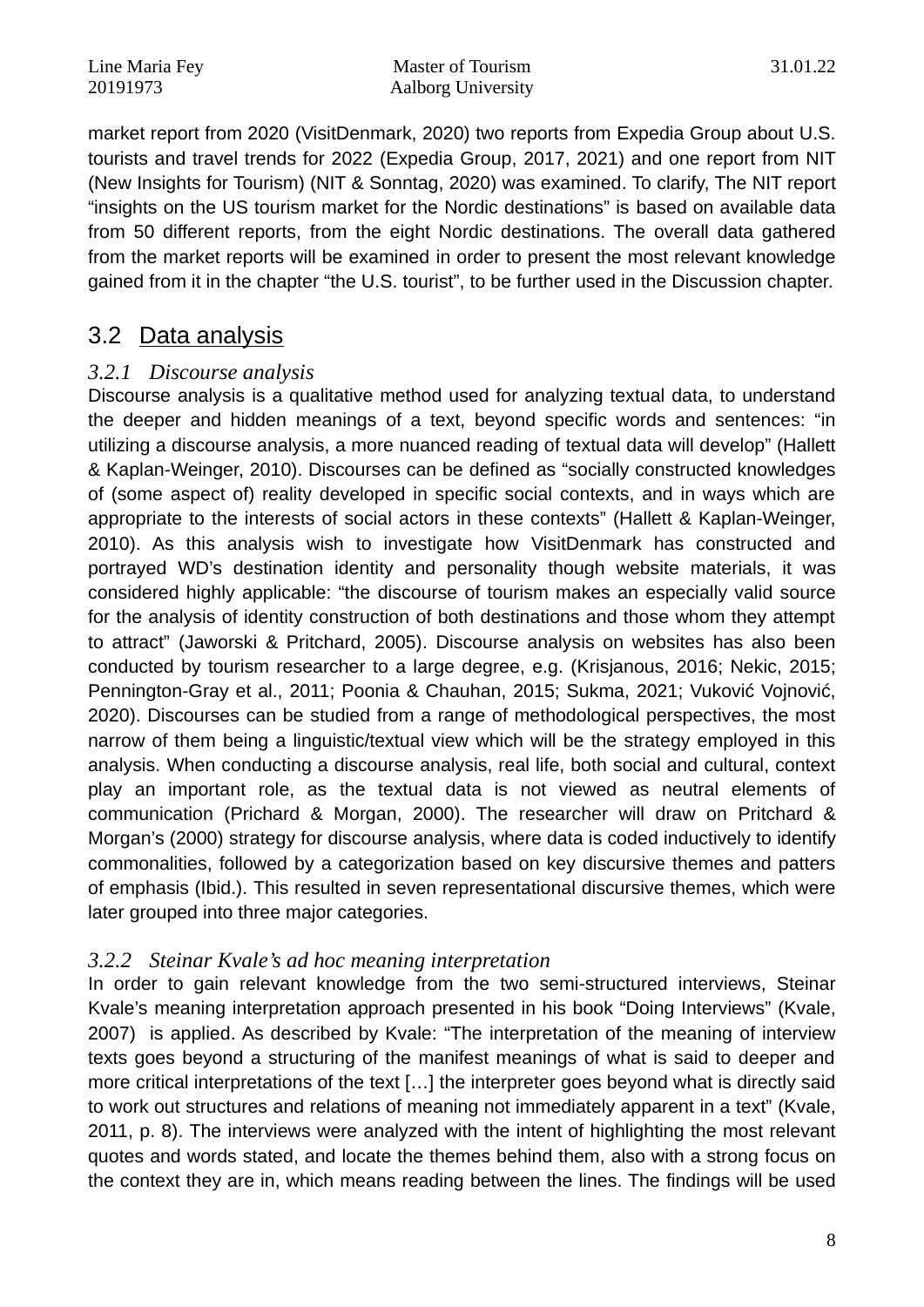in the analysis chapters, "The U.S. Tourist" and "Undiscovered West Denmark", as well as in the discussion chapter.

## **4. The U.S Tourist**

USA is with its 329 million people, the third most populated country in the world (NIT & Sonntag, 2020). In the last decade, there has been a solid growth of outbound travel from US to Europe, since 2021 the numbers have almost doubled (NIT & Sonntag, 2020). Each year Americans take "100 million international trips in total, 19 million lead to Europe" (Ibid). This makes Europe the second most visited destination after Mexico, while the "the Nordics together account for 11% of all US trips to Europe" (Ibid.). Denmark have seen a major increase of U.S. tourists in the last decade (VisitDenmark, 2020)*,* and they are now the biggest overseas tourists group in Denmark and the fourth biggest of all markets traveling to Denmark (Ibid.). For the  $11<sup>th</sup>$  year in a row, Denmark has seen an increase in bed-nights from American tourists. Since 2008, there has been a yearly average increase of 8,3 percent. VisitDenmark's report also reveal that the target group are mostly Americans who travels as couples, either partners or friends or a group of friends, which Helena also point out in the interview: "they're usually couples or friends" (Rudolph, 2022). Big city destinations are most popular, and Americans will often stay at a Hotel or Airbnb. Their income and education level are medium to high: "The people who who travel to the, the U.S. segment who travel to Europe first of all, are people who are already fairly welloff, fairly educated" (Ibid.).

Copenhagen is the most popular destination for U.S. tourists, with 734.485 bed-nights in 2019, an increase of 6,5 percent from 2018 (VisitDenmark, 2020) The coast and nature areas of Denmark has seen a 7,7 percent increase from 2018 to 2019. Looking at WD combined, the area had 87.400 American bed-nights in 2019. The Aarhus region was the second most popular destination for American tourists in 2019, following Copenhagen (Ibid.). From 2018 to 2019 the region saw an increase of American bed-nights of 17,8 percent. Despite a small growing interest in other areas of Denmark, there is still not much awareness about WD. According to the NIT report, it is still a challenge to attract U.S. tourists to other places than Copenhagen (NIT & Sonntag, 2020). Helena touched upon this in the interview, and described how one of the main goals of the "Undiscovered West Denmark" campaign was "trying to make them [Americans] aware of the fact that Denmark is not just Copenhagen", while Dennis explained how: "the trick is to have them stay longer and see, uh, other parts of Denmark" (Englund, 2022).

The Expedia Group report showcased that "visiting family" vacations is the most popular vacations for Americans at 55 percent, "relaxing" vacations followed at 52 percent, and "sight-seeing" vacations at 45 percent. The most popular vacation booked online for North Americans were "family play" (Expedia Group, 2017). The need for more relaxing vacations is also supported by the most recent report from Expedia, their 2022 travel trends report, which revealed that more than a third, exactly 36 percent of U.S. travelers are searching for a sense of contentment and mental wellbeing on their next vacation (Expedia Group, 2021). Looking more specifically on U.S. tourists traveling to Europe, the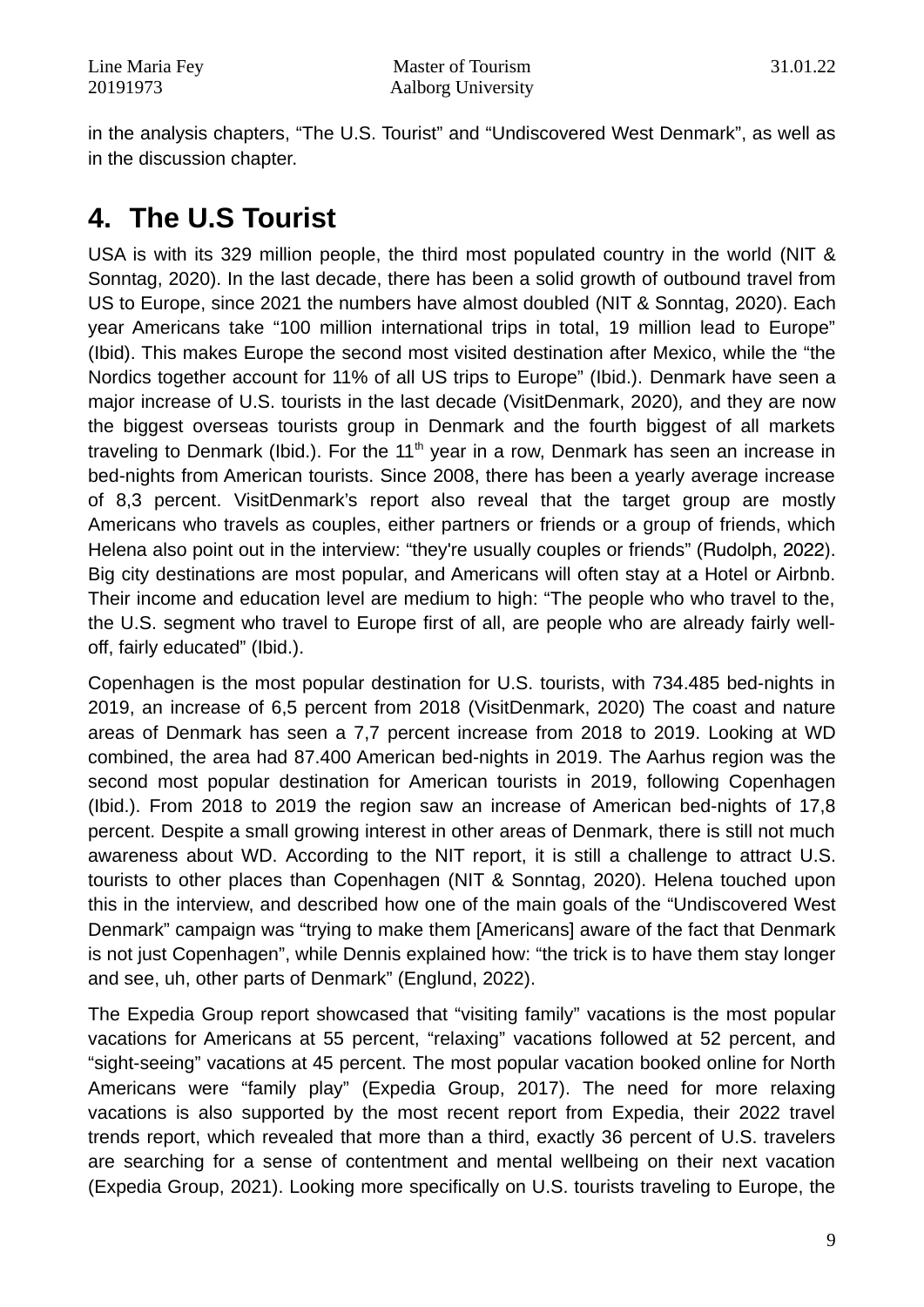NIT revealed U.S. tourists top interests when visiting Europe, that came to the following conclusion: "First of all classic sightseeing etc., but more and more like to immerse deeper into the life at the destination. Curiosity and genuine interest in the culture and nature seems to be a big driver of why to visit Europe. There seems to be a good time to mix the main sights with interesting experiences off the beaten track" (NIT & Sonntag, 2020). In particular for Northern European destinations, the report revealed that U.S. tourists are very interested in guided tours, fine dining, heritage and national parks and activities that combine nature and culture, city and country with a genuine interest to immerse into local lifestyle and food (Ibid.). In the interview, Helena also mentions several times, that the U.S. tourists who travels to Denmark are quite sohisticated, while they highlights how U.S. tourists: "look for quality experiences" (Englund, 2022); "[they] value the level of high quality" (Rudolph, 2022). The report from VisitDenmark showed that U.S. tourists are looking for local and unique experiences, local atmosphere and Danish culture. All in all, they want to have a more authentic experience of Denmark, understanding the culture and meeting locals, more so, than checking of a list of top ten tourists attractions (VisitDenmark, 2020). This is also supported in the interview with Helena, as she describes how when U.S. tourists cross the Atlantic, it's because they want to see something different, that these travelers are sophisticated travelers that wishes to "get to know the culture and understand the culture […] the people who visit us are avid travelers, so they've already they've done a lot of research as to what kind of country it is" (Ibid.). Two of the words often used to describe Denmark as a destination is "hygge" and "lifequality". American tourists perceive Denmark as being strong in design, gastronomy, architecture and with an interesting history.

## **5. Undiscovered West Denmark**

### 5.1 Discourses of undiscovered and authentic

One significant pattern that emerged from the analysis of the campaign was the strong emphasis on "undiscovered". That word is the only word used to describe WD in the name of the campaign, and thus it is considered to be a well-thought out key-word chosen by VisitDenmark in constructing WD's identity, which was also highlighted by Helena in the interview: "we use the word undiscovered. that is the key" (Rudolph, 2022). Discourses surrounding these concepts were identified though sentences such as: *"West Denmark is one of Europe's lesser visited places - and you could discover it on a trip via Amsterdam", "one of Scandinavia's undiscovered regions", "a little off the tourist map", "hidden treasures lie buried in the dunes", "somewhere to the west of Copenhagen lies an unexplored area called West Denmark"*. With these linguistic choices, VisitDenmark position WD as a destination in complete contrast to what most U.S. tourists undoubtedly think of, when they think of Denmark, which is the buzzing and well-visited capital Copenhagen. According to Vuković Vojnović (2020): "specific semiotic codes and symbols attract certain tourists to precise places for a particular experience. One of the powerful semiotic operators within the tourism sector is the distinction between authenticity and inauthenticity". These semiotic codes can be found in how WD is being promoted as a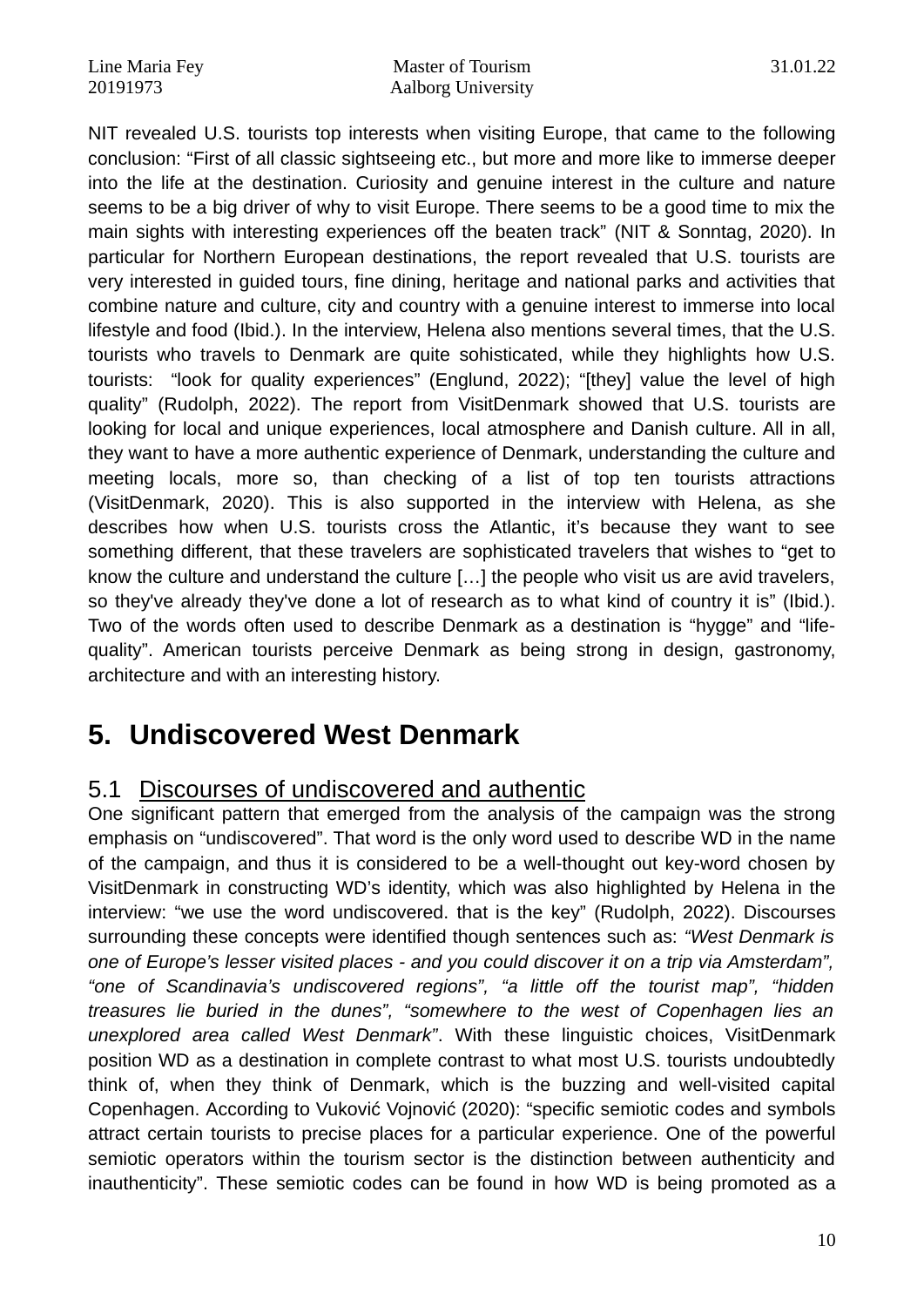destination where few have been before, where tourists can come to get away from the crowds, and uncover the "hidden treasures". VisitDenmark is drawing notions to the concept of authenticity, as a destination that is unexplored and undiscovered often symbolizes these values, it will most likely be more true to it's origins, more genuine, as it has not been changed by tourist demands to the same extent as more touristy and "discovered" destinations. This was touched upon by Helena as well, as she explained how WD is being promoted: "this is not mainstream […] This is the undiscovered, mysterious part, which in the word undiscovered is also authentic. This is not touristy." (Rudolph, 2022). These descriptions may yield positive associations and attract tourists to the destination, as several studies have revealed how tourists pursue destinations that are unique, genuine and authentic (e.g. de Bernardi, 2019; Feighery, 2006; Sukma, 2021).

The language used in the materials also create a discourse that is positioning WD as an intriguing place, with mysterious attractions and unexpected stories: *"Denmark is known as the Land of Everyday Wonder, and you'll find out why on a visit to West Denmark", "walk around a circular bridge that leads nowhere", "Denmark is also the land of the trolls, and if you're looking for something a bit offbeat, following the troll trail to find them", "discover […] rainbows you can walk in", "Don't miss the lighthouse Rubjerg Knude […] it was on the edge of a cliff, under threat of erosion until a couple of years ago when it was moved inland by rollerskate"*. These quotes pique curiosity and interest in the destination, as tourists must visit in order to *"find out why"* it is the Land of Everyday Wonder, and uncover the meanings behind the attractions. By using this language, VisitDenmark are trying to create a narrative around WD, prescribing the destination with authentic and mysterious features. These persuasive discursive elements are also described as some of the key strategic markers (Vuković Vojnović, 2020) to be expected in promotional tourist campaigns: "one last group of important markers which are characteristic of the language of tourism are elements that denote magic, myth, mystery or fantasy. Intriguing and unusual stories that lie behind some tourist attractions are there to create a veil of mystery and leave the rest to the visitors' imagination". The slogan "*Undiscovered West Denmark",* creates this discourse of magic, mystery and of *luring tourists to discover the unknown.*

As previously mentioned, authenticity plays a central role in constructing WD's destination identity. Vuković Vojnović (2020), believes that language that entails and connotes to adjectives such as original, real, true and authentic, are used by tourism websites to create a powerful image of the destination. The data reveal how VisitDenmark are creating a discourse of authenticity through language highlighting the destination's history, traditions, culture and food. The websites include sentences such as *"Scandinavia's oldest town has its roots going back beyond the Vikings"; "did you know that Legos come from Denmark?"; "Denmark's oldest nationa*l park"*; "at historic Gram Castle you can uncover the traditional Danish cake table experience"; "There's a tradition in the south"; "a big part of the gastronomy scene in Denmark revolves around local and organic ingredients".* The language used by VisitDenmark, is presenting WD as a destination that is locally rooted and centered around traditions.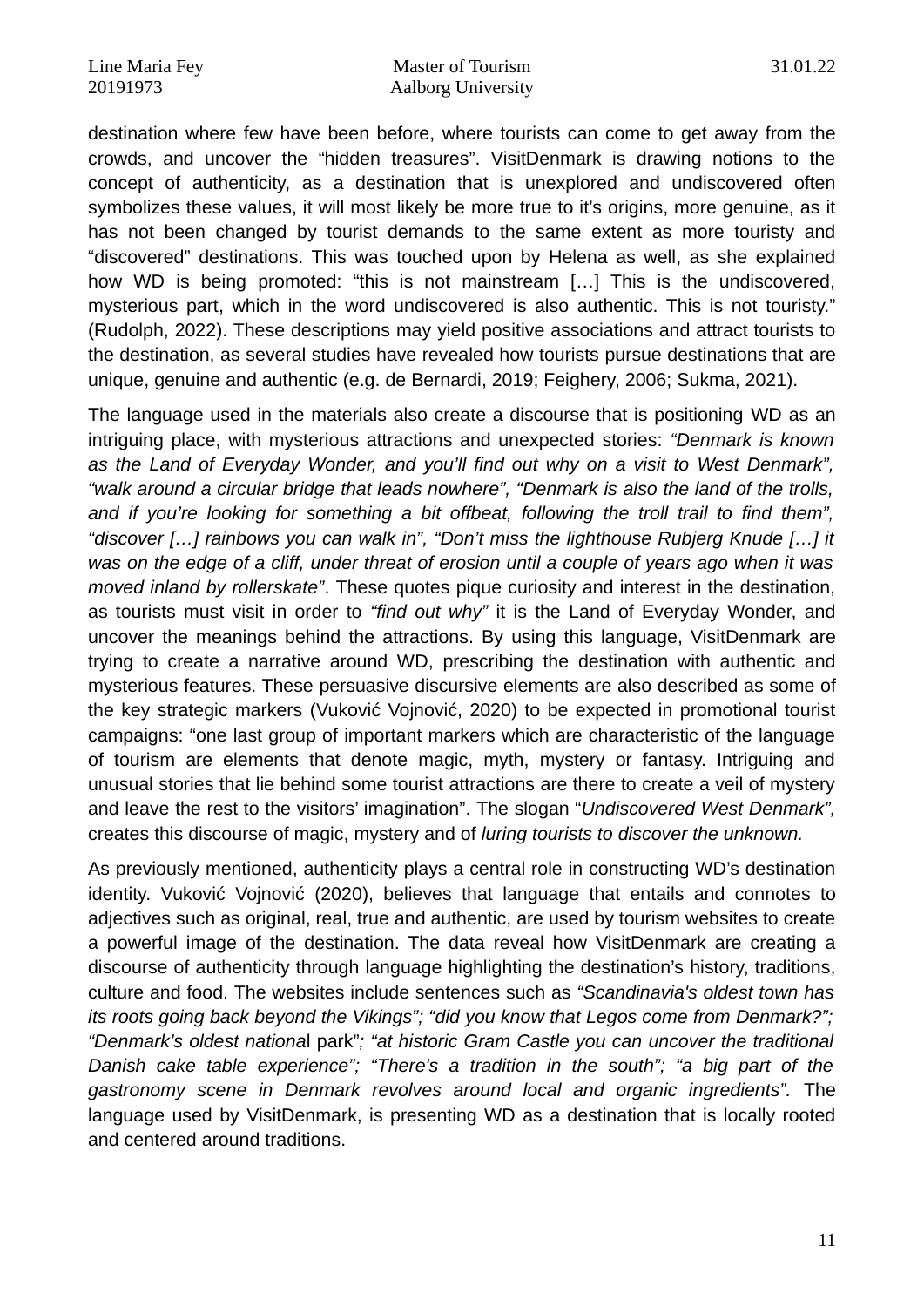### 5.2 Discourses of uniqueness and high-quality

The language used by VisitDenmark in the campaign emphasizes WD as a place with a lot of high-quality and unique experiences and products. Helena and Dennis both emphasized how: "we are a country with a lot of quality" (Rudolph, 2022); "we believe we have so much quality in other parts of Denmark (Englund, 2022). A construction from the campaign materials: *"add the extra to the ordinary"* encapsulates very well the overall identity VisitDenmark is trying to construct for WD, and how it is linked to the overall brand of Denmark i.e. "The Land of Everyday Wonder". One does not need to see the Eiffel tower to experience wonder: "the Land of Everyday Wonder is a brilliant positioning for us, because it's not the Eiffel tower, but it's all the small things that make the whole […] we don't have these major uh landmarks, we have a really long story and a really strong culture and a really popular way of uh doing things" (Rudolph, 2022), also supported by Dennis: "you experience what we call our everyday wonders, which is part of our everyday life. So whether that's swimming in the harbor or just living in outdoor cafes or-- you know, having time to enjoy life and to, uh, wind down. Um, and you experience that and you become part of that when you visit Denmark" (Englund, 2022). This element is one of the main discourses running through the "Undiscovered West Denmark" campaign, however there's added a stronger focus on uniqueness and exclusivity. A notable way, VisitDenmark have employed discourses of uniqueness is the representation of one of Denmark's personality traits – happiness: *"Herring is also a delicacy [in West Denmark] - packed with vitamin D, it might be one of the reasons why Denmark is one of the happiest countries in the world".* The language is used to communicate to potential tourists, that *one of the reasons* behind Danes' happiness may also be found in WD. This can drive tourists to visit, as they too want experience more happiness. Dennis talks about how U.S. tourists buy into the Danish lifestyle: "These people would have seen that we always come top 3 of the happiest peop-- happiest nations in the world and, uh, and, uh, they, they buy into the things that we are about [...] they want to experience our lifestyle." (Englund, 2022).

The analysis revealed that descriptive sentences and descriptive verbs surrounding especially food were used to create the discourses of high-quality and uniqueness: *"international beer brand Carlsberg"; "Danish bakeries are world-renowned"; "special cake table"; "Denmark has a strong international record in fine dining"; "one of the best restaurants in the world"*. The words used such as *special, world-renowned, gourmet, international* and *record* put across a strong sense of exclusivity, marking WD as a place with such unique high-quality products, that it has reached interest outside of Denmark. The language used exemplifies yet another of Vuković Vojnović's (2020) strategic markers expected in promotional tourist campaigns: *"another distinctive quality found in the language of tourism is the idea of novelty, which has been known as one of the basic drivers of tourist movement […] Destination descriptions in promotional brochures or multimedia aim to portray the image of something that is unique, strange, and extraordinary. This heightens the curiosity level of tourists prior to their arrival and raises their expectation"* (Ibid.). VisitDenmark are positioning WD, as a destination that offers many prominent gastro experiences, especially the strong connection between fine dining and West Denmark is promoted: *"Svinkløv Badehotel is one of Denmark's most renowned*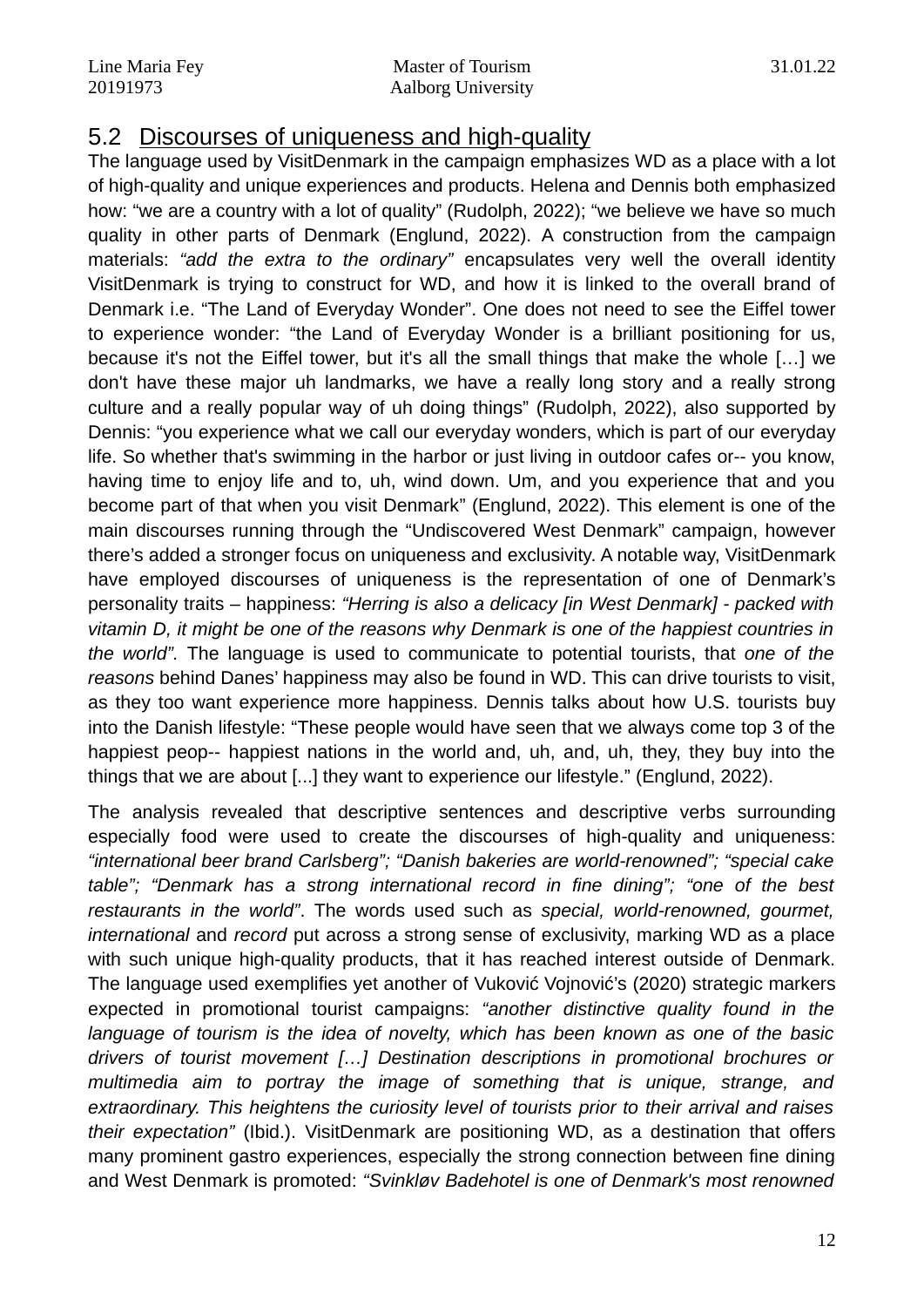*foodie destinations [...] home to Kenneth Hansen, winner of the Bocuse d'Or in 2019"; "if you're ready to splurge, visit Michelin-starred restaurant Domestic, Hærværk or Frederikshøj in Aarhus"; "Aarhus is a particular hotspot for Michelin-starred dining in West* Denmark, with three top restaurants to choose from". VisitDenmark have most likely promoted this aspect, as this is one of Denmark's, and WD's strong assets, which was also highlighted several times in the interviews e.g.: "we do have an edge there [...] being kickass at gastro" (Rudolph, 2022) and "what are the experiences that, uh, you can have in western Denmark that would appeal to Americans. Um, and it's obviously a lot about gastronomy" (Englund, 2022). That Denmark is strong in the gastro department is something that U.S. tourist may already be familiar with, as the worlds best restaurant noma, is quite famous in the U.S. too. VisitDenmark is building on this knowledge, and trying to communicate, that WD also posses these gourmet experiences, positioning WD with a glamorous and upper-class identity.

### 5.3 Discourses of adventurous, playful and outdoorsy

This final major discourses found through the analysis of the campaign is exemplified through language that portray WD as having an adventurous, outdoorsy, and playful identity. The first element of adventurous can be seen communicated through several different activities: *"Silkeborg, the mountain bike capital of Denmark"; "a kind of playground for MTB"; "Denmark's first national park […] is the setting for adventure"; "Denmark does have their own versions of wildlife wonders to look for – including seal, eagle and wolf and whale safaris"; "Older kids will be up for the challenge of bridge walking at almost 200 feet above the ocean".* The language in the campaign also created a discourse that promote WD's beauty and wild nature through landscape and nature descriptions. Traits and words that were promoted the most were *long, wide, empty, soft or white* sandy beaches or dunes, and *wild, windy, high or brisk* waves or winds as well as clear, *cold or blue seas* and waves. These key-words are constructing WD as a place that has a wild and windy scenery that appears a bit rough and untamed. This type of language was also used by Dennis and Helena in describing WD's identity: "We have nature right outside the door and all sorts types of nature" (Rudolph, 2022); "there's something about the, uh, western seaside, for instance, that you only get there (Englund, 2022). This discourse is closely related to the next discourse, outdoorsy, as most of the adventurous activities in WD take place outdoors, as also emphasized in the campaign *"there's plenty to see on an outdoor adventure"*. VisitDenmark uses language to build an understanding of the Danish concept "friluftsliv": *"it's an expression of our love for getting active in Danish nature"; "frilutfsliv-list: awesome activities you can do in the fresh air, embracing nature and the outdoorsy".* And further promote some of the more unfamiliar activities to be had in WD: *"walk in a danish desert"; "surf at Cold Hawaii, the country's most developed surf spot".* VisitDenmark's implementation of these type of discourses is strategically smart, as it highlights some of the destinations best features while also communicating some of it's cultural values. In order to construct an attractive destination identity for WD VisitDenmark have used language to achieve specific effects i.e. creating an intriguing narrative, where tourists are persuaded to come be adventurous themselves through the activities WD offer. According to Vuković Vojnović (2020) these discourses are also one of the distinctive elements used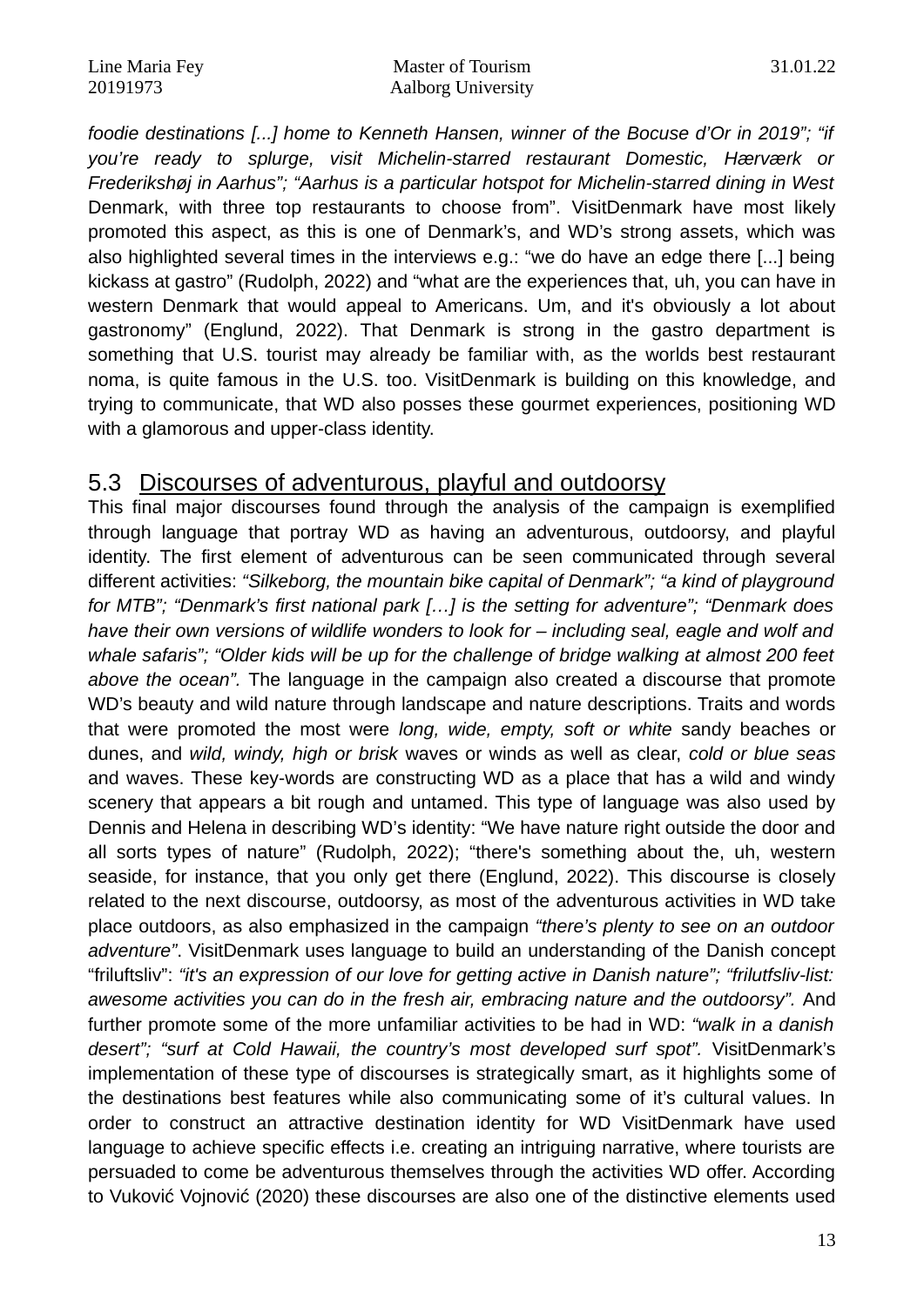in the language of tourism: *"the elements of play, adventure and total relaxation are extremely important in tourism. This dimension is often presented through various forms of animations and activities, which provide tourists with the opportunity to actively participate in the events or entertainment"*(Ibid.). The dimension of play is also promoted through the campaign materials, e.g. Ribe Viking Center is highlighted as a place that is "fun for all the family", and further WD is presented as a place where you can find: "museum-mecca for LEGO enthusiast" and "world-beating playdates".

## **6. Discussion**

The analysis revealed how WD's destination identity was described with personality attributes such as happy, simple, local, authentic, informal, which fit well with Aaker's dimension "sincerity", that is represented by destination attributes such as domestic, downto-earth, honest, cheerful, sincere and real as well as traits such as small-town and friendly (Aaker, 1997), which all were elements found in the campaign materials. The U.S. Tourist analysis showed that they like to immerse deep into the life at a destination, the local lifestyle, atmosphere and culture as also revealed in Expedia's 2022 travel trends report, that showed how U.S. tourists desire to fully experience a destinations culture and go where the locals go. Furthermore, the analysis revealed how U.S. tourists want to have authentic, real and different experiences, go of the beaten path as also supported in Expedia's report, which states that U.S. tourists are: seeking out off-the-beaten-track experiences and destinations (23 percent)" (Expedia Group, 2021) which aligns well with the constructed destination image of WD portrayed in the campaign materials. This finding is a fitting example of self-congruity, how VisitDenmark's branding process of WD's destination identity aligns well with U.S. tourists interests and values, and further supports how traveling to WD could strengthen visitors self-concept. As previously explained consumers tend to prefer brands, in this case destinations, that can adhere to how they see or would like to see themselves, they want to satisfy and enhance their selfconsistency and self-esteem through this, projecting the destination's personality traits onto themselves in order to achieve an ideal personality and image (Ekinci & Hosany, 2006). Through the constructed destination identity, VisitDenmark are giving U.S. tourist the possibility to "go to different places and see something other people don't" (Rudolph, 2022), and have "a more authentic experience of Denmark" (VisitDenmark, 2020), which in turn help create an identity for the tourists as being someone who, themselves, is authentic, real, as emphasized by Helena in the interview, where she describes how WD can be a contributor in tourist's identity construction: "That's the part where you can go home and say, I went somewhere where people don't usually go, where I got, you know- where the happiest people in the world live, and it was very calm […] We need to be able to identify with them, you know, go on Instagram and say that, they're creating their own brand based on where they go" (Rudolph, 2022). The aspect of using Instagram was also represented in the campaign materials, where the infinity bridge in Aarhus was narrated as: "it's definitely one for instagram". The destination is hence, through Instagram, used as a medium for promoting self-image.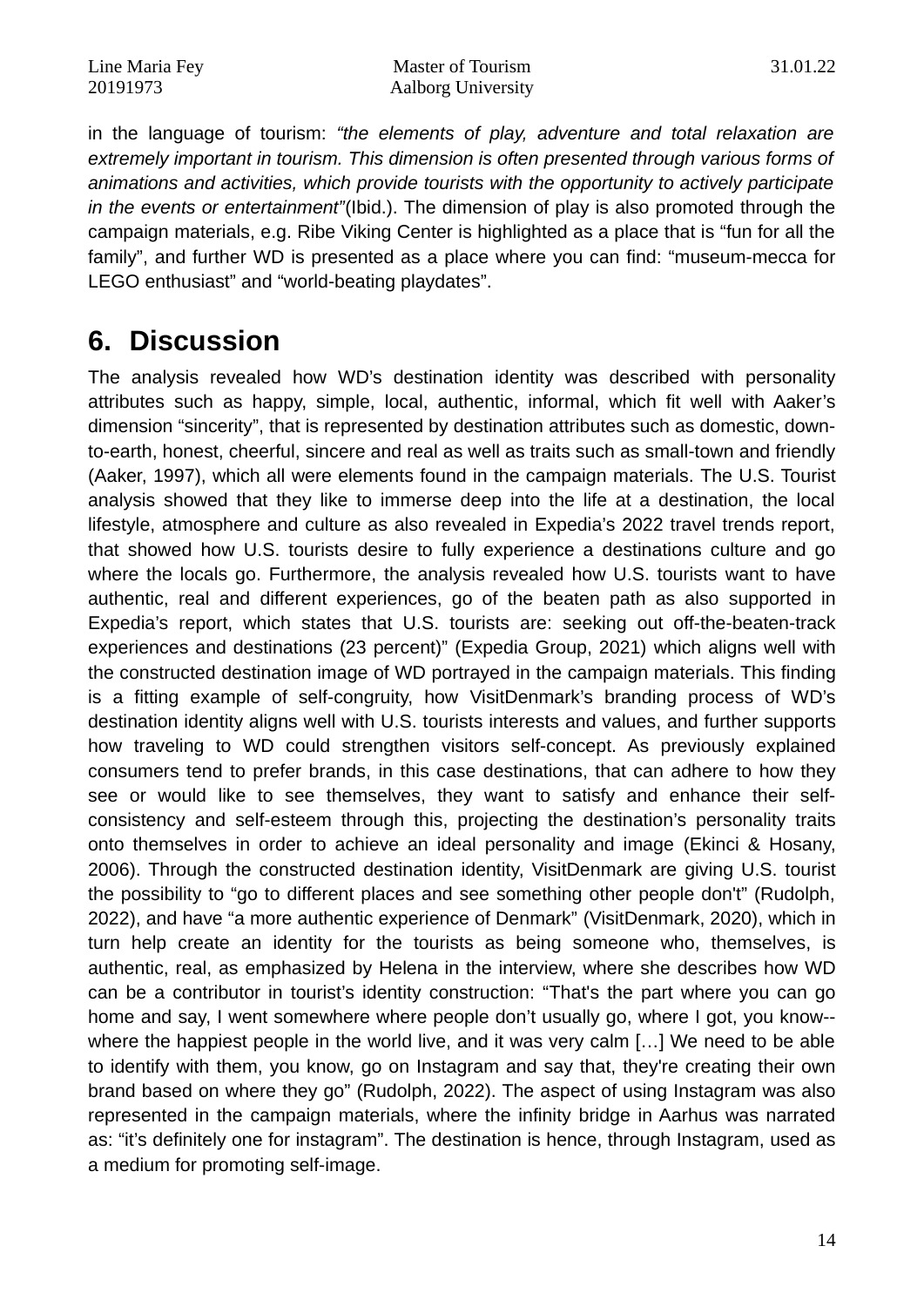WD's destination values and personality traits were discussed subject in the interviews as well as both Helena and Dennis described the congruence between them and U.S. tourists own values. Helena expressed how she believed U.S. tourist could mirror themselves in the Danish way of life: "I think the people who choose these types of destinations are people who […] value the level of high quality (Rudolph, 2022). She too described Denmarks general life style, related to the everyday wonders brand, that communicate how tourists should find wonders in "everyday" situations and be inspired from the Danes lifestyle: its "this like way of life, which is very attractive to Americans […] It is the way it is, because of our eh of our values. So that's definitely one thing that attracts them […] they are very aware of the fact that we have hygge, that we are the happiest people and of course, they're curious as to what lies behind this" (Ibid.). This way of branding WD supports the notion of how consumers tend to prefer products or brands that can adhere to how they see or would like to see themselves (Yang et al., 2020). It also allures tourists to visit due to how: "you become part of it when you visit Denmark […] it is the way we've organized ourselves in everything we do and you get that experience when you visit" (Englund, 2022). Murphy et al. (2007) explain how "travel and tourism marketers need to focus on and confirm more of what the customer would like to see in and of themselves and their lifestyles, rather than on the tangible properties of the product or service being promoted", which is something VisitDenmark are aware of: "they want to have a more authentic experience of Denmark, understanding the culture and meeting locals, more so, than checking of a list of top ten tourists attractions (VisitDenmark, 2020); "they want to understand and they want to experience our lifestyle" (Englund, 2022). Expedia's report revealed that more than a third, exactly 36 percent of U.S. travelers are searching for a sense of contentment and mental wellbeing on their next vacation (Expedia Group, 2021 and further how "travel in 2022 will be about quality, not quantity, with travelers embracing the simple pleasures" (Ibid.). WD's identity, attributes and values thus seem to correlate well with U.S. tourists values and travel motivations.

The discourses employed and the values promoted in the construction of WD's identity also connects well to Aaker's personality dimension of "sophistication", that is characterized by attributes such as upper-class and personality traits such as glamorous, romantic, and good-looking (Aaker, 1997). U.S. tourists are also particularly interested in quality: "[they] value the level of high quality" (Rudolph, 2022). These values and personalities thus seems to match well: "the U.S. segment who travel to Europe first of all, are people who are already fairly well-off" (Ibid.) and "they look for quality experiences and they understand that they can get that in Denmark (Englund, 2022). This congruence may very likely have a positive outcome in term of U.S. tourists choosing WD as: "tourists often will have higher intentions to visit a destination if the destination personality is congruent with their own personality" (Yang et al., 2020). The discourse analysis further revealed that WD's constructed identity entailed personality attributes such as extraordinary, mysterious, unique, novel, exclusive, adventurous, wild and outdoorsy, which connects well with Aaker's dimensions of "excitement" and "ruggedness". Excitement is represented by destination attributes such as daring, imaginative, spirited, and personality traits such as unique, exciting, and contemporary, while Ruggedness is represented through the attributes: outdoorsy and tough, and the traits: western and rugged (Aaker, 1997). There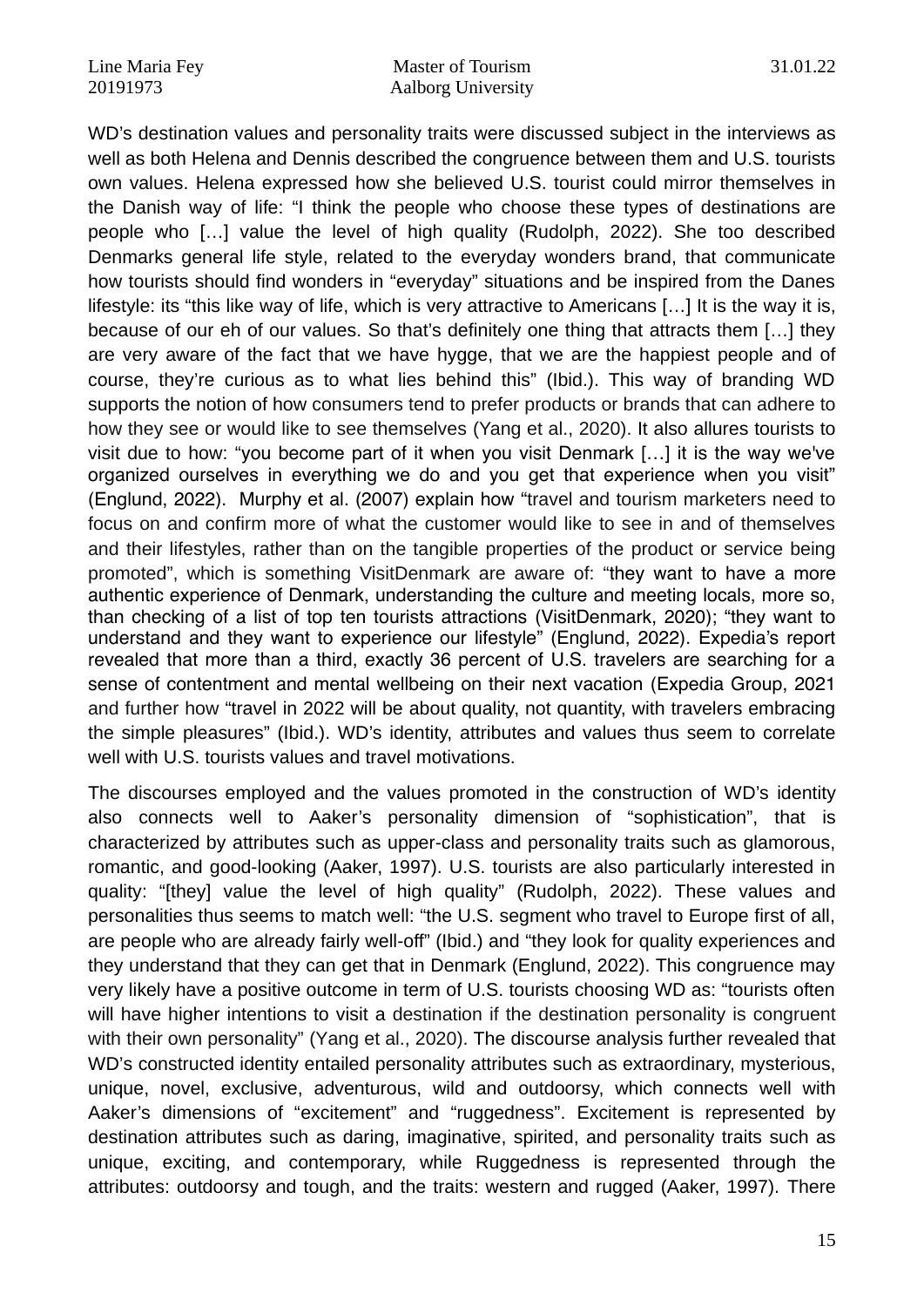seems to be a congruence between the projected identity and personality of WD and U.S. tourists values and motivations for traveling, as: "In particular for Northern European destinations, the report revealed that U.S. tourists are very interested in [...] heritage and national parks and activities that combine nature and culture, city and country with a genuine interest to immerse into local lifestyle and food (Ibid.). All areas that have been highly promoted in the campaign for WD.

## **7. Conclusion**

From the examination of VisitDenmark's new U.S. targeted campaign "Undiscovered West Denmark" it can be argued that VisitDenmark has constructed an identity for WD, that portrays it as a unique, real, high-quality, authentic, mysterious, outdoorsy and adventurous destination. It further revealed how WD's destination identity was described with personality attributes such as happy, simple, unknown, glamorous, balanced and casual. VisitDenmark especially uses language discourses surrounding uniqueness and authenticity to highlight the destination's history, traditions, culture, and particularly positioning WD as a destination that offers many prominent gastro experiences. There was a strong focus of portraying West Denmark as a real, and down-to-earth destination, a bit secluded, with a lot of local experiences. Traits such as wild, rough and beautiful were also personified through the promotion of especially nature experiences. The language used by VisitDenmark in the campaign emphasizes WD as a place with a lot of high-quality experiences and products, promoting personality traits such as extra-ordinary and luxurious. It can be argued that several congruencies exist between the constructed destination identity and personality of West Denmark and U.S. tourists' values, interests and travel motivations. This may also be supported based on the fact, that the campaign so far has performed very well: "in terms of, sort of, the marketing performance and what we wanted with the communication, that seemed to have worked quite well" (Englund, 2022); "overall, its, its performed really well. it has generated bookings, which is great (Rudolph, 2022).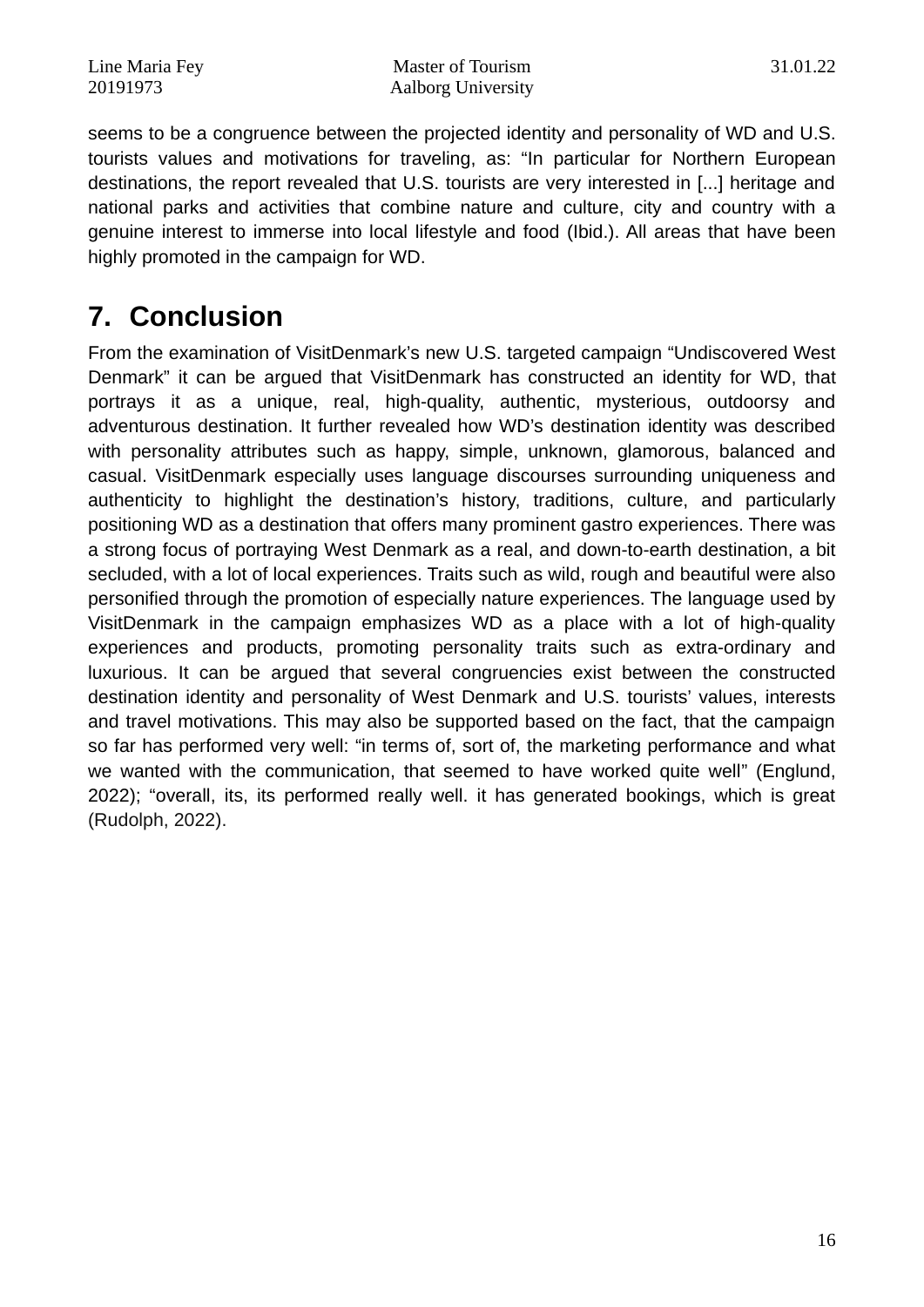## **8. References**

- Aaker, J. L. (1997). Dimensions of Brand Personality. *Journal of Marketing Research*, *34*(3), 347– 356. https://doi.org/10.1177/002224379703400304
- Bekk, M., Spörrle, M., & Kruse, J. (2016). The Benefits of Similarity between Tourist and Destination Personality. *Journal of Travel Research*, *55*(8), 1008–1021. https://doi.org/10.1177/0047287515606813
- Blain, C., Levy, S. E., & Ritchie, J. R. B. (2005). Destination branding: Insights and practices from destination management organizations. *Journal of Travel Research*, *43*(4), 328–338. https://doi.org/10.1177/0047287505274646
- Bryman, A. (2015). Social Research Methods (4th Edition) by Alan Bryman. *Abhigyan VO 32*.
- Bryman, A. (2016). Social Research Methods Alan Bryman Oxford University Press. In *Oxford University Press*.
- Butler, T. (1998). Towards a hermeneutic method for interpretive research in information systems. *Enacting Research Methods in Information Systems: Volume 2*, 11–39. https://doi.org/10.1007/978-3-319-29269-4\_2
- Campelo, A., Aitken, R., Thyne, M., & Gnoth, J. (2014). Sense of Place: The Importance for Destination Branding. *Journal of Travel Research*. https://doi.org/10.1177/0047287513496474
- de Bernardi, C. (2019). Authenticity as a compromise: a critical discourse analysis of Sámi tourism websites. *Journal of Heritage Tourism*, *14*(3), 249–262. https://doi.org/10.1080/1743873X.2018.1527844
- Ekinci, Y., & Branding, D. (2003). From destination image to destination branding : An emerging area of. *Tourism*, *1*(2), 21–24.
- Ekinci, Y., & Hosany, S. (2006). Destination personality: An application of brand personality to tourism destinations. *Journal of Travel Research*, *45*(2), 127–139. https://doi.org/10.1177/0047287506291603
- Expedia Group. (2017). *North American Travel & Tourism Trends*.
- Expedia Group. (2021). *2022 travel trends report*. https://www.expedia.com/stories/expediabiggest-travel-trends-2022/
- Feighery, W. (2006). Reading tourism texts in context: A critical discourse analysis. *Tourism Analysis*. https://doi.org/10.3727/108354206777770655
- George, J., & Anandkumar, S. V. (2014). Portrayed and perceived online destination personality of select island destinations. *Anatolia*. https://doi.org/10.1080/13032917.2014.894480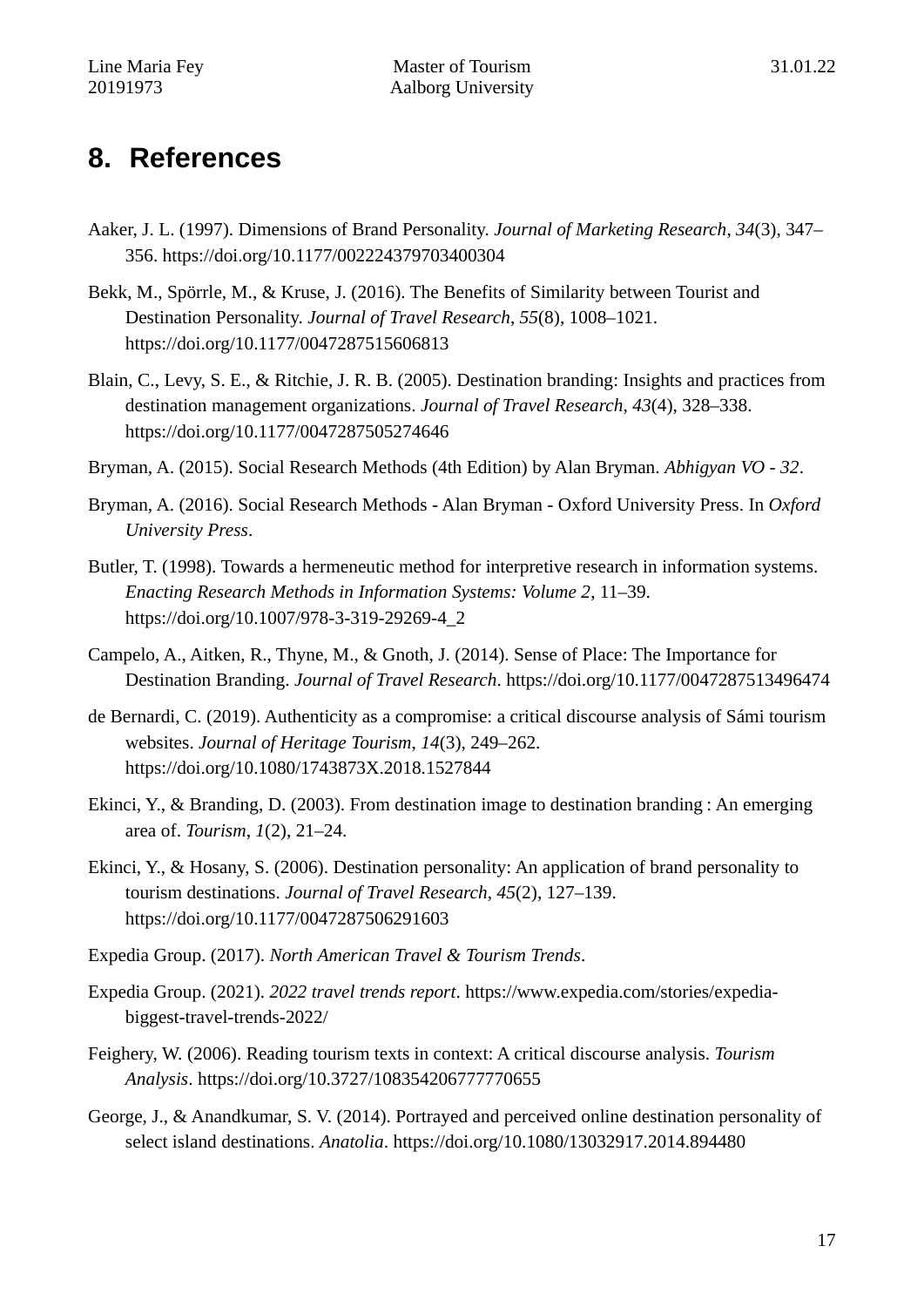- Goulding, C. (1999). Consumer research, interpretive paradigms and methodological ambiguities. *European Journal of Marketing*. https://doi.org/10.1108/03090569910285805
- Guba, E., & Lincoln, Y. (1994). Competing Paradigms in Qualitative Research. *Handbook of Qualitative Research*, 105–117.
- Hallett, R. W., & Kaplan-Weinger, J. (2010). Official tourism websites: A discourse analysis perspective. In *Official Tourism Websites: A Discourse Analysis Perspective*. Channel View Publications. https://doi.org/10.1016/j.tourman.2010.06.008
- Jaworski, A., & Pritchard, A. (2005). Discourse, communication and tourism. In *Discourse, Communication and Tourism*. https://doi.org/10.21832/9781845410216
- Kasapi, I., & Cela, A. (2017). Destination Branding: A Review of the City Branding Literature. *Mediterranean Journal of Social Sciences*, *8*(4), 129–142. https://doi.org/10.1515/mjss-2017- 0012
- Kim, S., & Lehto, X. Y. (2013). Projected and Perceived Destination Brand Personalities: The Case of South Korea. *Journal of Travel Research*, *52*(1), 117–130. https://doi.org/10.1177/0047287512457259
- Kivunja, C., & Kuyini, A. B. (2017). Understanding and Applying Research Paradigms in Educational Contexts. *International Journal of Higher Education*, *6*(5), 26. https://doi.org/10.5430/ijhe.v6n5p26
- KLM Passport. (n.d.-a). *20 Reasons to Visit West Denmark*. https://passport.klm.com/item/20\_reasons\_to\_visit\_west\_denmark
- KLM Passport. (n.d.-b). *The Active & Outdoor Wonders of West Denmark*. https://passport.klm.com/item/the\_active\_outdoor\_wonders\_of\_west\_denm
- KLM Passport. (n.d.-c). *The Foodie Wonders of West Denmark*.
- KLM Passport. (n.d.-d). *The Wonders of West Denmark*.
- Krisjanous, J. (2016). An exploratory multimodal discourse analysis of dark tourism websites: Communicating issues around contested sites. *Journal of Destination Marketing and Management*. https://doi.org/10.1016/j.jdmm.2016.07.005
- Kvale, S. (2007). Doing Interviews. In *Doing Interviews* (Qualitativ). Sage Publications. https://doi.org/https://dx.doi.org/10.4135/9781849208963
- Kvale, S. (2011). Analyzing Interviews. *Doing Interviews*, 102–119. https://doi.org/10.4135/9781849208963.n9
- Mills, A. J., Durepos, G., & Wiebe, E. (2010). Case study research in tourism. In *Encyclopedia of case study research* (Vols. 1–0). Sage Publications. https://doi.org/10.4135/9781412957397
- Murphy, L., Moscardo, G., & Benckendorff, P. (2007). Using brand personality to differentiate regional tourism destinations. *Journal of Travel Research*, *46*(1), 5–14. https://doi.org/10.1177/0047287507302371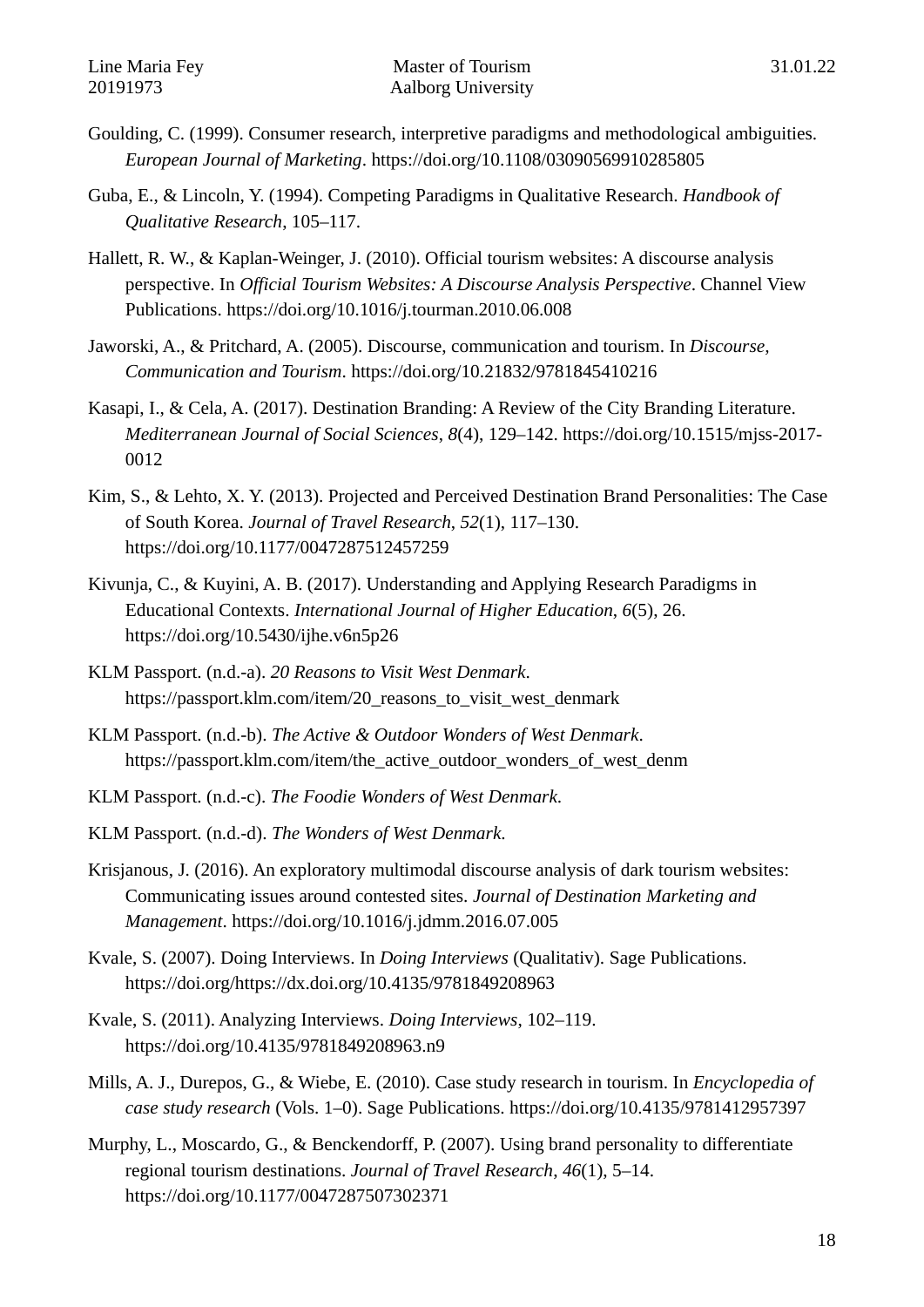- Nekic, M. (2015). Tourist activities in multimodal texts: An analysis of Croatian and Scottish tourism websites. In *Tourist Activities in Multimodal Texts: An Analysis of Croatian and Scottish Tourism Websites*. Palgrave Macmillan. https://doi.org/10.1057/9781137397911
- NIT, & Sonntag, U. (2020). *Insights on the US tourism market for the Nordic destinations Insights on the US tourism market for*.
- Pennington-Gray, L., Thapa, B., Kaplanidou, K., Cahyanto, I., & McLaughlin, E. (2011). Crisis planning and preparedness in the United States tourism industry. *Cornell Hospitality Quarterly*, *52*(3), 312–320. https://doi.org/10.1177/1938965511410866
- Pike, S. (2004). Destination marketing organisations. In *Destination Marketing*. Routledge.
- Poonia, A. K., & Chauhan, G. S. (2015). A Multimodal Discourse Analysis of Select Tourism Video Commercials of Incredible India Campaign. *International Journal of Tourism and Travel*. https://doi.org/10.21863/ijtt/2015.8.1and2.002
- Pritchard, A., & Morgan, N. J. (2000). Culture, identity and tourism representation: Marketing Cymru or Wales? *The Political Nature of Cultural Heritage and Tourism: Critical Essays, Volume Three*, *22*, 383–395. https://doi.org/10.4324/9781315237749-22
- Scheyvens, R., & Biddulph, R. (2018). Inclusive tourism development. *Tourism Geographies*, *20*(4), 589–609. https://doi.org/10.1080/14616688.2017.1381985
- Sukma, B. P. (2021). Constructing and Promoting National Identity Through Tourism: a Multimodal Discourse Analysis of Indonesian Official Tourism Website. *Linguistik Indonesia*, *39*(1), 63– 77. https://doi.org/10.26499/li.v39i1.197
- Upadhya, A. (2014). *Role of Destination Management Organization in Tourism Crisis Management: A Middle Eastern Perspective.* https://doi.org/10.13140/RG.2.1.3881.6803.
- VisitDenmark. (n.d.-a). *The active & outdoor wonders of West Denmark*. https://www.visitdenmark.com/travel-trade/active-outdoor-west-denmark
- VisitDenmark. (n.d.-b). *The family wonders of West Denmark*. https://www.visitdenmark.com/travel-trade/family-wonders-west-denmark
- VisitDenmark. (n.d.-c). *The foodie wonders of West Denmark*.
- VisitDenmark. (n.d.-d). *The wonders of West Denmark*. Retrieved February 20, 2001, from https://www.visitdenmark.com/travel-trade/wonders-west-denmark
- VisitDenmark. (n.d.-e). *Undiscovered West Denmark*. https://www.visitdenmark.com/travel-trade/west-denmark? utm\_campaign=us\_west\_denmark\_2021&utm\_medium=afaradvisor&utm\_source=afar&utm\_ content=campaign
- VisitDenmark. (2020). *USA Markedsprofil 2020*. www.visitdenmark.dk/corporate/videncenter/markedsprofiler